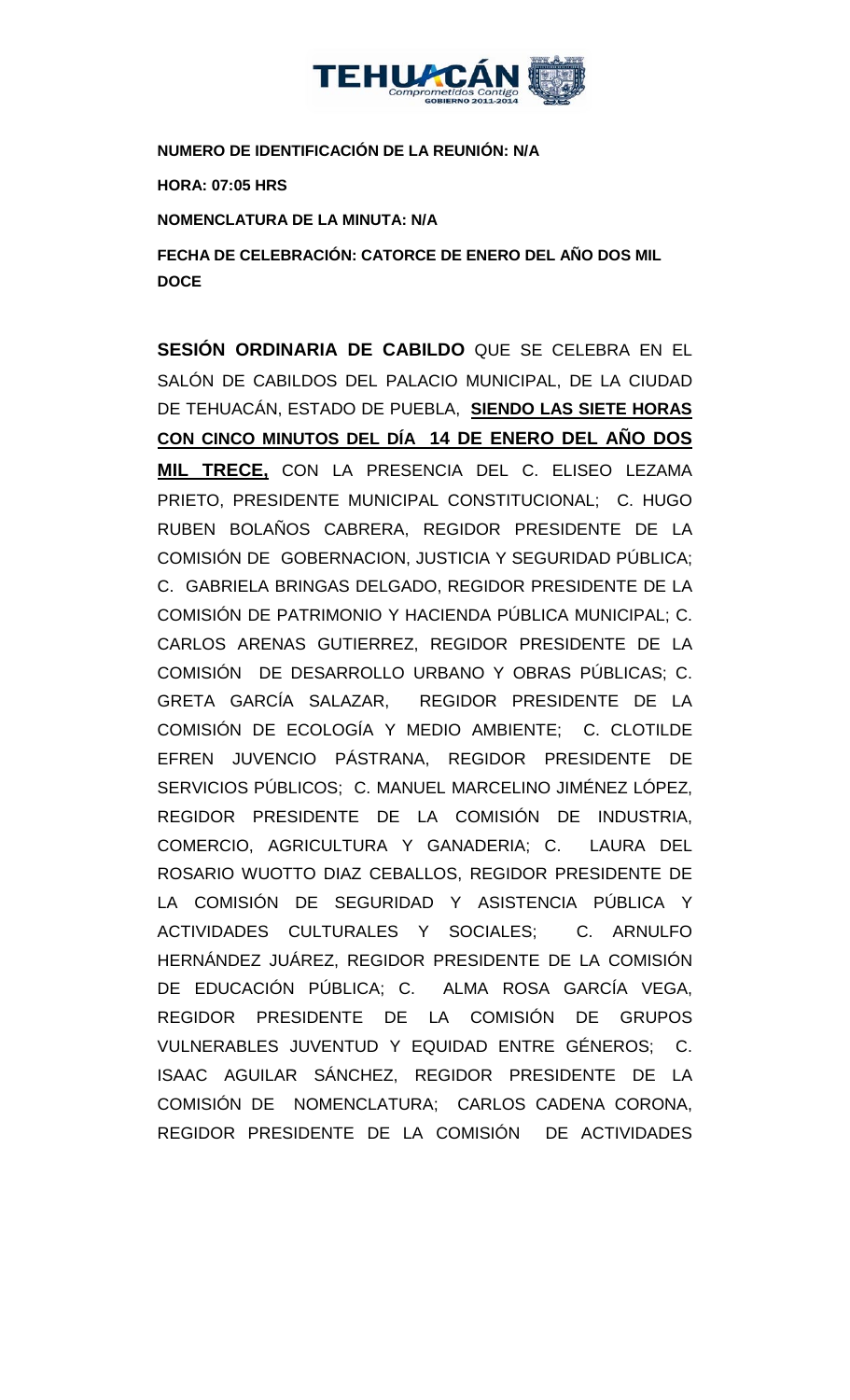DEPORTIVAS; C. ENRIQUE BUSTOS FLORES, REGIDOR PRESIDENTE DE LA COMISIÓN DE PATRIMONIO HISTÓRICO; C. LIC. ROBERTO IVÁN LINARES CHÁVEZ, SÍNDICO MUNICIPAL, ASÍ COMO EL C. DR. JOSÉ ORLANDO CUALLO CINTA, SECRETARIO DEL AYUNTAMIENTO, QUIEN DA FE.--------------------------------------------

UNA VEZ QUE SE HA PASADO LISTA DE ASISTENCIA SE INFORMA LO SIGUIENTE:

SEÑOR PRESIDENTE LE COMUNICO QUE SE ENCUENTRAN 14 DE LOS MIEMBROS DEL CABILDO, POR LO ANTERIOR SE DECLARA EL QUÓRUM LEGAL PARA CONTINUAR CON LA PRESENTE SESIÓN DE CABILDO.

EL C. DR. JOSÉ ORLANDO CUALLO CINTA, PROCEDE A DAR LECTURA AL ORDEN DEL DÍA, MISMA QUE CONTIENE LOS SIGUIENTES PUNTOS:

#### **1.- APERTURA DE LA SESIÓN**

#### **2.- LISTA DE ASISTENCIA**

**3.- DECLARATORIA DEL QUÓRUM**

**4.- LECTURA Y FIRMA DEL ACTA ANTERIOR**

#### **5.- COMISIÓN DE SEGURIDAD Y ASISTENCIA PÚBLICA Y ACTIVIDADES CULTURALES Y SOCIALES.**

 PETITORIO PARA QUE SE AUTORICE Y APRUEBE POR PARTE DE ESTE CUERPO EDILICIO, LA PROPUESTA PARA DESIGNAR DE MANERA HONORIFICA AL C. JUAN MANUEL GAMEZ ANDRADE, COMO CRONISTA MUNICIPAL DE LA CIUDAD.

#### **6.- COMISIÓN DE DESARROLLO URBANO Y OBRAS PÚBLICAS**

 **COMISIÓN DE DESARROLLO URBANO Y OBRAS PÚBLICAS.- ANÁLISIS, DISCUSIÓN Y EN SU CASO APROBACIÓN DEL DICTAMEN QUE CONTIENE LA CONSTITUCIÓN DEL CONSEJO MUNICIPAL DE DESARROLLO URBANO DE TEHUACÁN, ÓRGANO AUXILIAR DE ANÁLISIS Y OPINIÓN, EN MATERIA DE ORDENAMIENTO TERRITORIAL DE LOS ASENTAMIENTOS HUMANOS Y DE DESARROLLO URBANO SUSTENTABLE DE LOS CENTROS DE POBLACIÓN**.

#### **7.- ASUNTOS GENERALES**

**CLAUSURA:** PASAMOS AL PUNTO DE LECTURA Y FIRMA DE ACTA DE LA SESIÓN ANTERIOR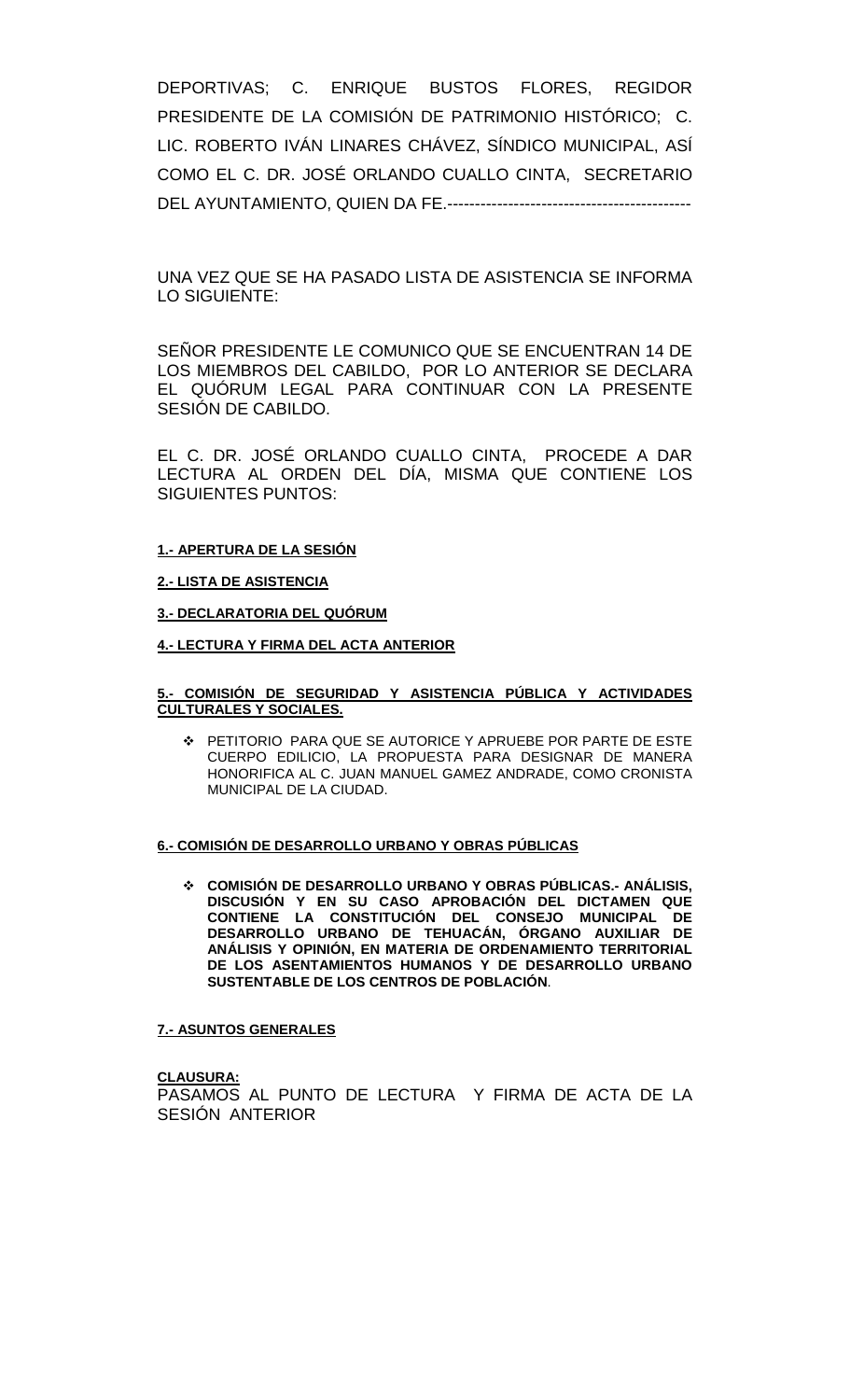EN ESTOS MOMENTOS EL DR. ORLANDO CUALLO CINTA, PROCEDE A DAR LECTURA AL ACTA ANTERIOR, UNA VEZ TERMINADA LA LECTURA SE PROCEDE A REGIDORES PARA SU FIRMA CORRESPONDIENTE.

**COMISIÓN DE SEGURIDAD Y ASISTENCIA PÚBLICA Y ACTIVIDADES CULTURALES Y SOCIALES.- ANÁLISIS DISCUSIÓN Y EN SU CASO APROBACIÓN DEL DICTAMEN QUE CONTIENE.- LA APROBACION POR PARTE DE ESTE CUERPO EDILICIO, LA PROPUESTA PARA DESIGNAR DE MANERA HONORIFICA AL C. JUAN MANUEL GAMEZ ANDRADE, COMO CRONISTA MUNICIPAL DE LA CIUDAD.**

SEÑORA REGIDORA TIENE USTED EL USO DE LA PALABRA.

# **"…INTEGRANTES DEL HONORABLE CABILDO**

LOS SUSCRITOS REGIDORES LAURA DEL ROSARIO WUOTTO DIAZ CEBALLOS, MANUEL MARCELINO JIMENEZ LOPEZ, GABRIELA BRINGAS DELGADO, PRESIDENTE Y<br>MIEMBROS. RESPECTIVAMENTE DE LA COMISIÓN DE MIEMBROS, RESPECTIVAMENTE DE LA COMISIÓN<br>SEGURIDAD Y ASISTENCIA PUBLICA Y ACTIVIDAI Y ASISTENCIA PUBLICA Y ACTIVIDADES CULTURALES Y SOCIALES, CON FUNDAMENTO EN LO DISPUESTO POR LOS ARTÍCULOS 3, 92 FRACCIÓN VII, 94 , 96 FRACCIÓN V, 141 Y DEMÁS RELATIVOS Y APLICABLES DE LA LEY ORGÁNICA MUNICIPAL, SOMETEMOS A LA CONSIDERACIÓN DE ESTE CUERPO COLEGIADO EL PRESENTE DICTAMEN QUE CONTIENE **LA PROPUESTA PARA OTORGAR, CON CARÁCTER HONORIFICO, EL NOMBRAMIENTO DE CRONISTA MUNICIPAL AL C. JUAN MANUEL GAMEZ ANDRADE**, POR LO QUE:

# **C O N S I D E R A N D O**

**I.-** QUE LA FRACCIÓN II DEL ARTÍCULO 115 DE LA CONSTITUCIÓN POLÍTICA DE LOS ESTADOS UNIDOS MEXICANOS, SEÑALA QUE LOS MUNICIPIOS ESTARÁN INVESTIDOS DE PERSONALIDAD JURÍDICA Y PATRIMONIO PROPIO EL CUAL MANEJARÁN CONFORME A LA LEY Y QUE LOS AYUNTAMIENTOS TENDRÁN LAS FACULTADES PARA APROBAR, DE ACUERDO CON LAS LEYES EN MATERIA MUNICIPAL, QUE DEBERÁN EXPEDIR LAS LEGISLATURAS DE LOS ESTADOS, LOS BANDOS DE POLICÍA Y GOBIERNO, LOS REGLAMENTOS, LAS CIRCULARES Y DISPOSICIONES ADMINISTRATIVAS DE OBSERVANCIA GENERAL DENTRO DE SUS RESPECTIVAS JURISDICCIONES, QUE ORGANICEN LA ADMINISTRACIÓN PÚBLICA MUNICIPAL, REGULEN LAS MATERIAS, PROCEDIMIENTOS, FUNCIONES Y SERVICIOS PÚBLICOS DE SU COMPETENCIA Y ASEGUREN LA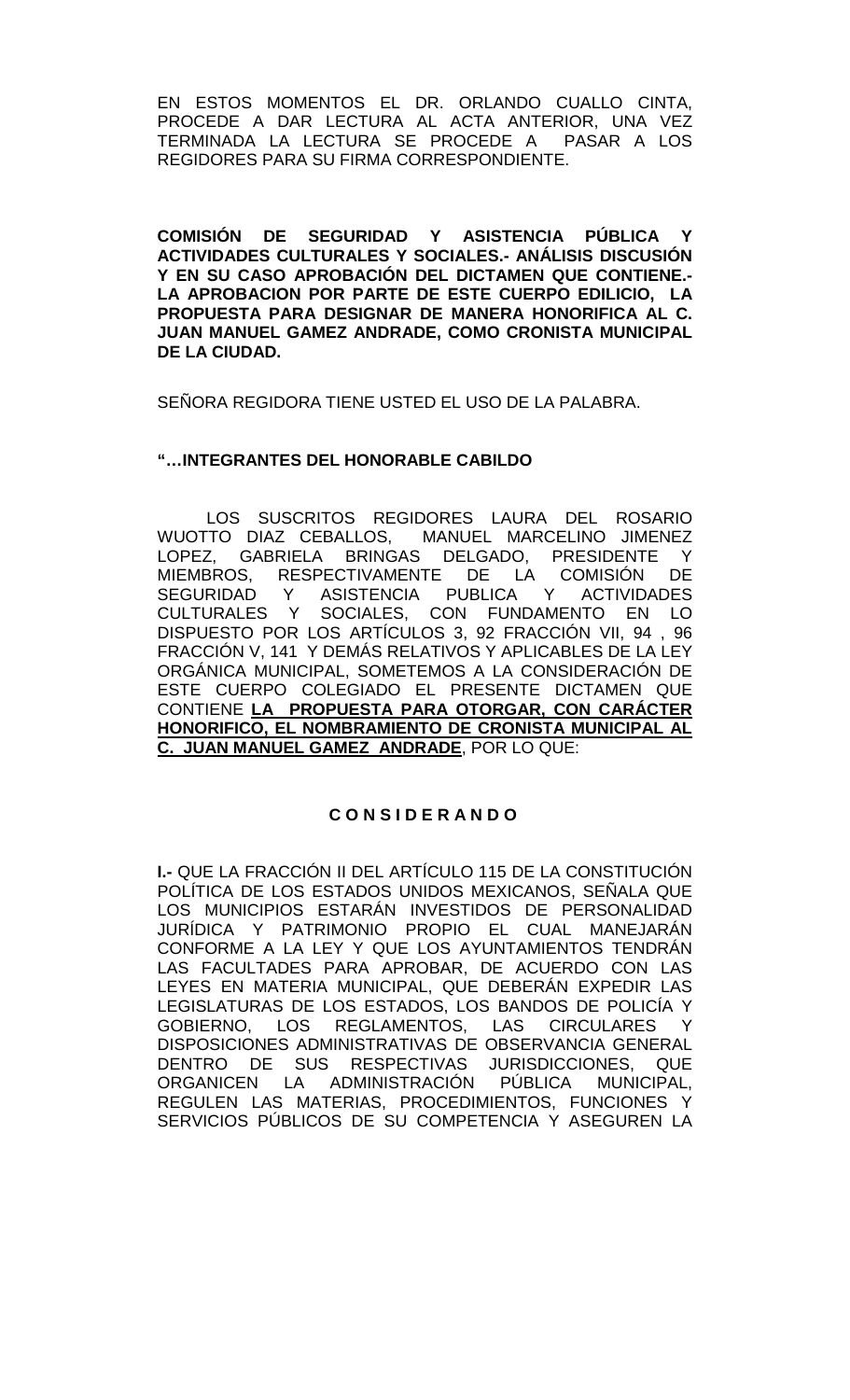PARTICIPACIÓN CIUDADANA Y VECINAL, DISPOSICIÓN QUE ES CONFIRMADA POR LOS ARTÍCULOS 103 Y 104 FRACCIÓN III DE LA CONSTITUCIÓN POLÍTICA DEL ESTADO LIBRE Y SOBERANO DE PUEBLA Y 3 DE LA LEY ORGÁNICA MUNICIPAL.

**II.** QUE EL ARTÍCULO 90 DE LA LEY ORGÁNICA MUNICIPAL SEÑALA QUE LOS AYUNTAMIENTOS SERÁ PRESIDIDOS POR UN PRESIDENTE MUNICIPAL, QUIEN SERÁ ELECTO EN LOS TÉRMINOS DE LA CONSTITUCIÓN POLÍTICA DEL ESTADO LIBRE Y SOBERANO DE PUEBLA, LAS DISPOSICIONES APLICABLES DE LA LEGISLACIÓN ELECTORAL Y DE ESTA LEY.

**III.-** QUE EL ARTÍCULO 91 FRACCIÓN III DE LA LEY ORGÁNICA MUNICIPAL SEÑALA QUE SON FACULTADES Y OBLIGACIONES DE LOS PRESIDENTES MUNICIPALES ENTRE OTROS EL DE<br>REPRESENTAR AL AYUNTAMIENTO Y EJECUTAR SUS REPRESENTAR AL RESOLUCIONES, SALVO QUE SE DESIGNE UNA COMISIÓN ESPECIAL, O SE TRATE DE PROCEDIMIENTOS JUDICIALES, EN LOS QUE LA REPRESENTACIÓN CORRESPONDE AL SÍNDICO MUNICIPAL.

**IV.-** ASÍ MISMO EL ARTÍCULO 91 FRACCIÓN XLVI DE LA LEY ORGÁNICA MUNICIPAL SEÑALA QUE SON FACULTADES Y OBLIGACIONES DE LOS PRESIDENTES MUNICIPALES ENTRE OTROS EL DE SUSCRIBIR LOS CONVENIOS Y ACTOS QUE SEAN DE INTERÉS PARA EL MUNICIPIO.

**V.-** QUE SIENDO DEL CONOCIMIENTO PARA ESTE CUERPO COLEGIADO DE LA SENTIDA PERDIDA DEL MTRO. SALVADOR CRUZ MONTALVO QUIEN FUNGÍA COMO CRONISTA DE LA CIUDAD DE TEHUACÁN DESDE EL AÑO DE 1986 NOMBRADO MEDIANTE ACTA DE SESIÓN DE CABILDO, SE HACE NECESARIO CUBRIR ESA FIGURA DE CRONISTA DE TEHUACÁN, POR LO CUAL PRESENTO ANTE USTEDES EL PETITORIO PARA LA DESIGNACIÓN DE LA PERSONA, QUE CUBRIENDO LOS REQUISITOS SEÑALADOS SEA NOMBRADO COMO CRONISTA DE LA CIUDAD.

VI.- QUE EN SESION EXTRAORDINARIA DE CABILDO EFECTUADA EL DIA 22 DE MAYO DEL AÑO 2012, SE AUTORIZÓ Y APROBÓ POR PARTE DE ESTE CUERPO EDILICIO, QUE LA COMISIÓN DE SEGURIDAD Y ASISTENCIA PÚBLICA Y ACTIVIDADES CULTURALES Y SOCIALES, CUYOS INTEGRANTES SON: LAURA DEL ROSARIO WUOTTO DIAZ CEBALLOS, REGIDOR PRESIDENTE DE LA COMISIÓN, MIEMBROS: MANUEL MARCELINO JIMENEZ LOPEZ, GABRIELA BRINGAS DELGADO; AUXILIADOS POR EL SECRETARIO DEL AYUNTAMIENTO, C. JOSE ORLANDO CUALLO CINTA, PROCEDIERAN A LA ELABORACIÓN DE LA CONVOCATORIA CON LAS BASES CORRESPONDIENTES, PARA RECIBIR PROPUESTAS DE LA CIUDADANÍA Y SE PROCEDIERA A LA DESIGNACIÓN DE LA PERSONA, QUE CUBRIENDO LOS REQUISITOS SEÑALADOS EN DICHA CONVOCATORIA, SEA NOMBRADO COMO CRONISTA DE LA CIUDAD.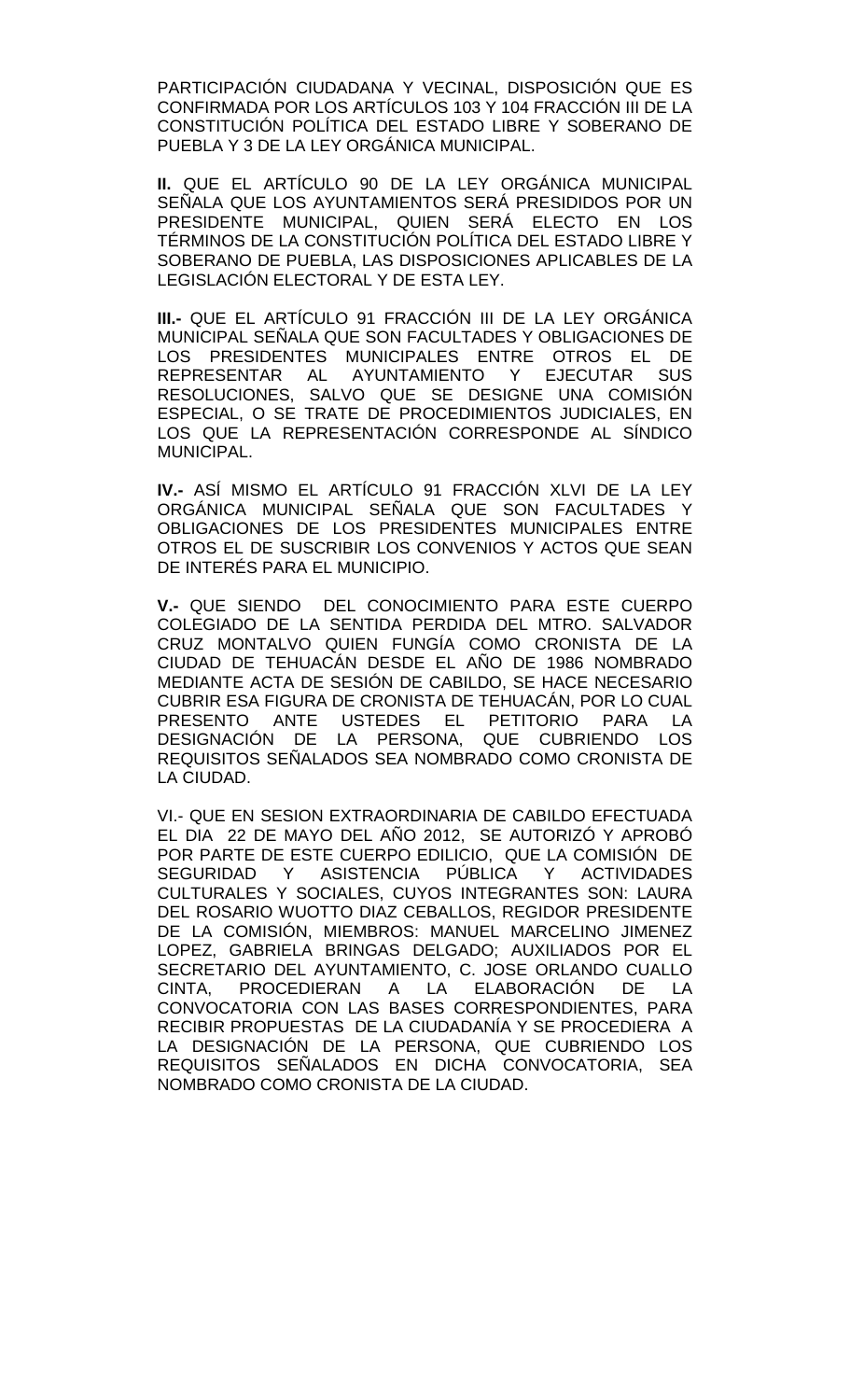VII.- QUE EN SESION ORDINARIA DE CABILDO EFECTUADA A LAS SIETE HORAS DEL DIA 12 DE NOVIEMBRE DEL AÑO 2012, SE APROBO LA **"CONVOCATORIA PARA LA DESIGNACIÓN DE "CRONISTA DE LA CIUDAD",** ASI COMO QUE LA CITADA CONVOCATORIA FUERA PUBLICADA EN LOS PRINCIPALES DIARIOS DE LA CIUDAD ASI TAMBIEN FUE DIFUNDIDA EN LOS ESTRADOS DE LA SECRETARÍA DEL AYUNTAMIENTO.

VIII.- EN SESION ORDINARIA DE CABILDO DE FECHA 10 DE DICIEMBRE DEL AÑO 2012, EL C. DR. ORLANDO CUALLO CINTA, DIO CUENTA AL CABILDO QUE DENTRO DEL PERIODO QUE MARCABA LA CONVOCATORIA DE REFERENCIA 15 DIAS HABILES SIGUIENTES AL DE LA PUBLICACION, A LA FECHA NO SE HABIA PRESENTADO NINGUN CIUDADANO CON LA DOCUMENTACION CORRESPONDIENTE PARA QUE PUDIERA PARTICIPAR EN LA DESIGNACIÓN DE CRONISTA DE LA CIUDAD, HABIENDO DETERMINADO EL CABILDO INSTRUIRLO PARA QUE SE ENTREVISTARA CON EL C. JUAN MANUEL GAMEZ ANDRADE, PERSONA MUY CONOCIDA EN LA CIUDAD Y QUE PRESTA SUS SERVICIOS COMO ENCARGADO DEL ARCHIVO MUNICIPAL Y QUE CUBRE LOS REQUISITOS SEÑALADOS EN LA CONVOCATORIA, PARA PROPONERLE SI ESTARIA EN LA MEJOR DISPOSICIÓN DE COLABORAR Y PROCEDER A LA PROPUESTA PARA SU DESIGNACION DE MANERA HONORIFICA, COMO CRONISTA DE LA CIUDAD.

IX.- UNA VEZ QUE EL SECRETARIO DEL AYUNTAMIENTO SE ENTREVISTO CON EL C. JUAN MANUEL GAMEZ ANDRADE, SE OBTUVO UNA RESPUESTA POSITIVA A LA INVITACION QUE SE LE HICIERA, MOTIVO POR EL CUAL SE PRESENTA AL HONORABLE CABILDO LA PROPUESTA PARA DESIGNARLO "CRONISTA DE LA CIUDAD".

POR LO QUE, CON BASE EN LAS CONSIDERACIONES DE HECHO Y DE DERECHO ANTES SEÑALADAS SOLICITAMOS A ESTE HONORABLE CABILDO, EL SIGUIENTE:

### **PETITORIO**

**UNICO.-** SE AUTORICE Y APRUEBE POR PARTE DE ESTE CUERPO EDILICIO, LA PROPUESTA PARA DESIGNAR DE MANERA HONORIFICA AL C. JUAN MANUEL GAMEZ ANDRADE, COMO CRONISTA MUNICIPAL DE LA CIUDAD.

LO ANTERIOR CON FUNDAMENTO EN LO DISPUESTO POR EL ARTICULO 78 FRACCION XLIX DE LA LEY ORGANICA MUNICIPAL.- **ATENTAMENTE.-** SUFRAGIO EFECTIVO. NO REELECCION.- TEHUACAN, PUE., A 8 DE ENERO DEL 2013.- COMISION DE SEGURIDAD Y ASISTENCIA PÚBLICA Y ACTIVIDADES CULTURALES Y SOCIALES.- **C. LAURA DEL ROSARIO WUOTTO DIAZ CEBALLOS.- PRESIDENTA.- MANUEL MARCELINO JIMENEZ LOPEZ.- MIEMBRO.- GABRIELA BRINGAS DELGADO.- MIEMBRO.- FIRMAS ILEGIBLES…"**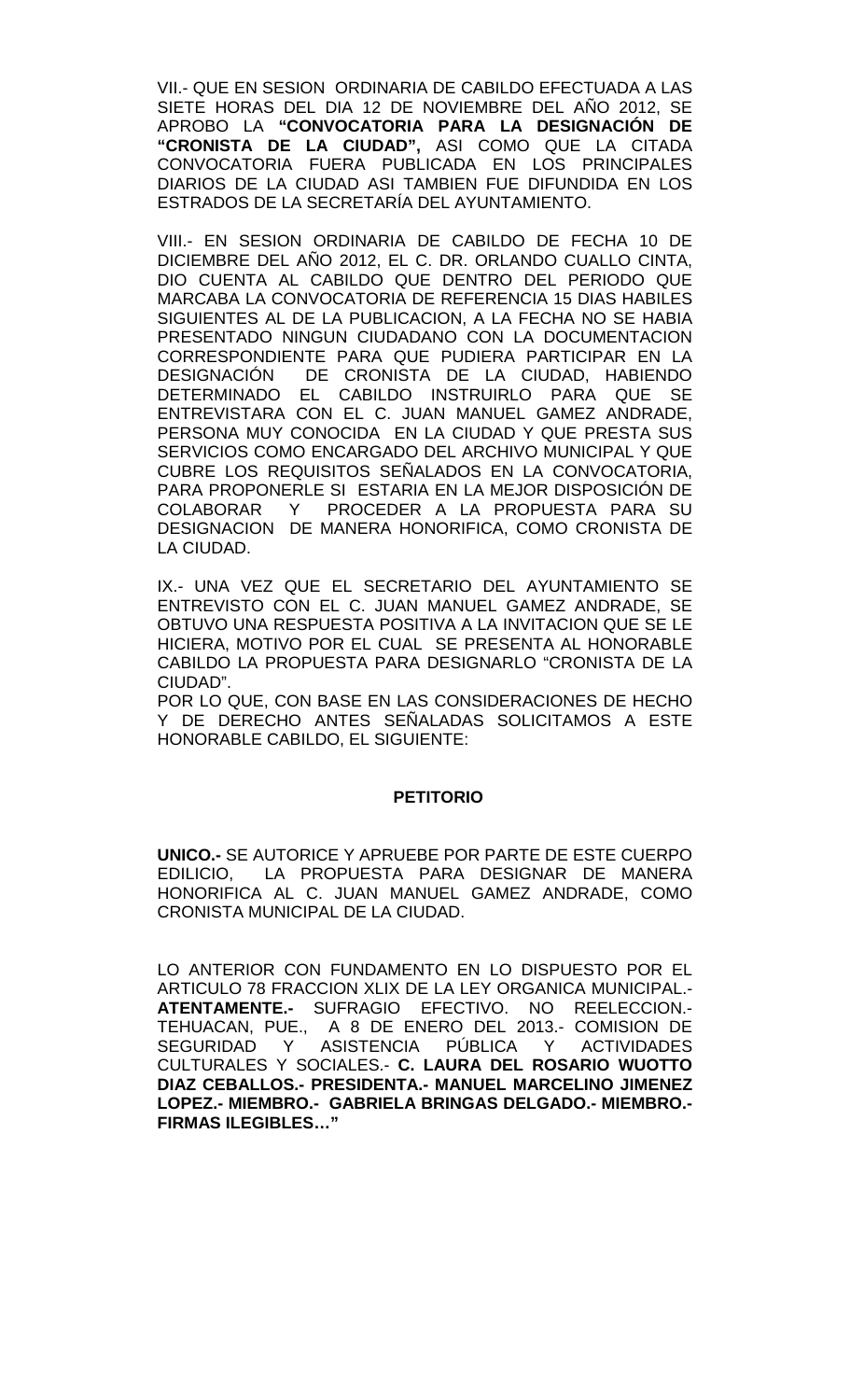SEÑOR PRESIDENTE MUNICIPAL, REGIDORES Y SINDICO MUNICIPAL, EN VOTACIÓN SE LES CONSULTA SI SE APRUEBA LA PROPUESTA PRESENTADA EN CUESTIÓN, LOS QUE ESTÉN POR LA AFIRMATIVA SÍRVANSE MANIFESTARLO LEVANTANDO LA MANO.

HABIÉNDOSE ANALIZADO AMPLIAMENTE EL CONTENIDO DEL DICTAMEN DE REFERENCIA, POR UNANIMIDAD CON 14 VOTOS A FAVOR, POR PARTE DE LOS INTEGRANTES DEL HONORABLE CABILDO, SE DETERMINA EL SIGUIENTE:

## **A C U E R D O**

**PRIMERO.-** SE AUTORIZA Y APRUEBA POR PARTE DE ESTE CUERPO EDILICIO, DESIGNAR DE MANERA HONORIFICA AL C. JUAN MANUEL GAMEZ ANDRADE, COMO CRONISTA MUNICIPAL DE LA CIUDAD.

**SEGUNDO**.- SE INSTRUYE AL C. JOSE ORLANDO CUALLO CINTA, SECRETARIO DEL AYUNTAMIENTO PARA QUE EXPIDA EL NOMBRAMIENTO CORRESPONDIENTE E INFORME AL C. JUAN MANUEL GAMEZ ANDRADE, PROCEDA A LA CONFORMACIÓN DEL CONSEJO DE LA CRONICA DE LA CIUDAD, CON PERSONALIDADES CONOCEDORAS DE LA MATERIA, DICHOS INTEGRANTES DEL CONSEJO CON EL CARGO DE HONORIFICO.

LO ANTERIOR CON FUNDAMENTO EN LOS DISPOSITIVOS LEGALES INVOCADOS EN EL DICTAMEN DE REFERENCIA.

**COMISIÓN DE DESARROLLO URBANO Y OBRAS PÚBLICAS.- ANÁLISIS, DISCUSIÓN Y EN SU CASO APROBACIÓN DEL DICTAMEN QUE CONTIENE LA CONSTITUCIÓN DEL CONSEJO MUNICIPAL DE DESARROLLO URBANO DE TEHUACÁN, ÓRGANO AUXILIAR DE ANÁLISIS Y OPINIÓN, EN MATERIA DE ORDENAMIENTO TERRITORIAL DE LOS ASENTAMIENTOS HUMANOS Y DE DESARROLLO URBANO SUSTENTABLE DE LOS CENTROS DE POBLACIÓN**.

SEÑOR REGIDOR TIENE USTED EL USO DE LA PALABRA.

EL C. CARLOS ARENAS GUTIERREZ, PROCEDE A DAR LECTURA AL DICTAMEN CORRESPONDIENTE, MISMO QUE A LA LETRA DICE: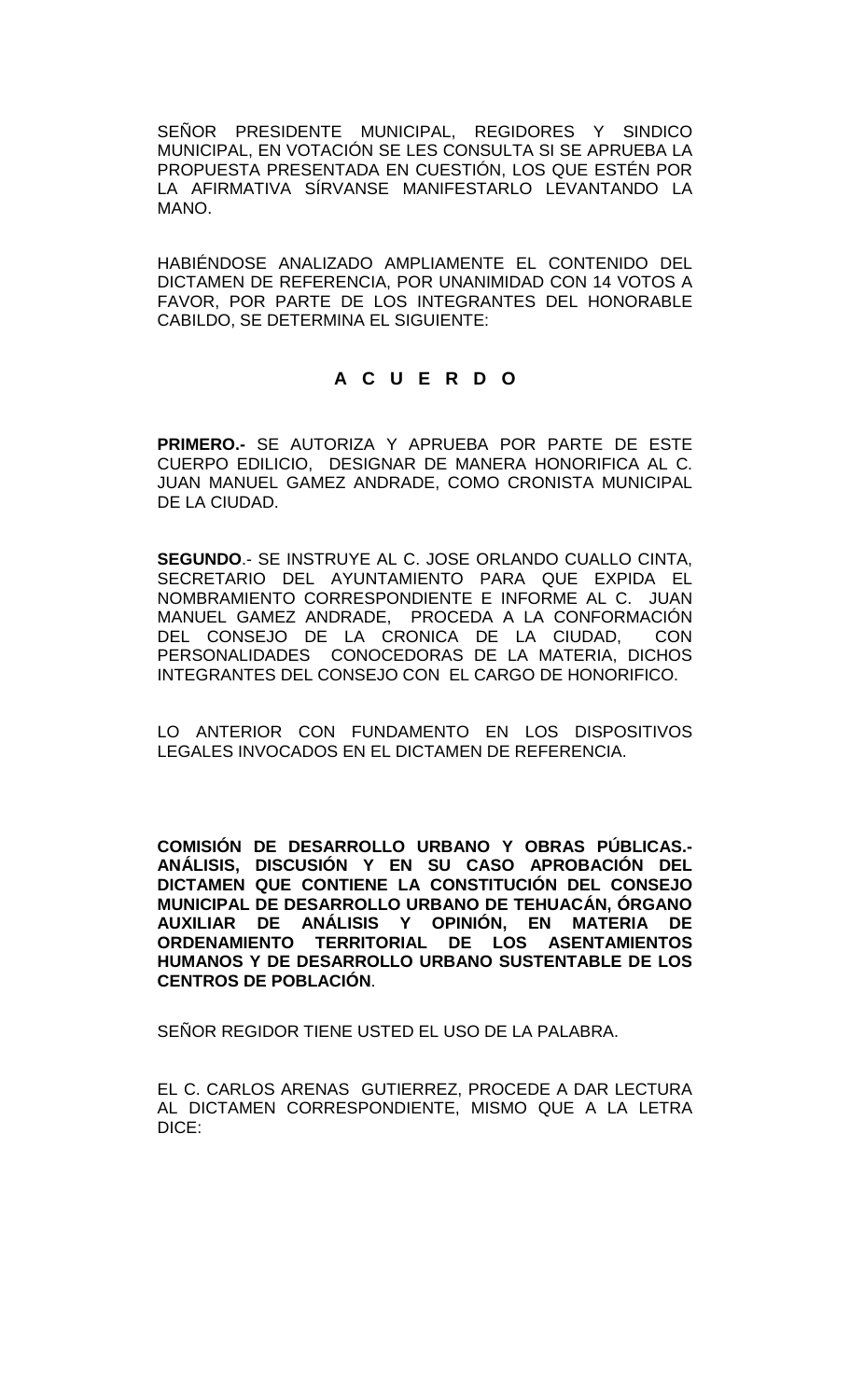"…HONORABLE CUERPO EDILICIO DEL AYUNTAMIENTO DE TEHUACÁN, PUEBLA

LOS SUSCRITOS, ARQ. CARLOS ARENAS GUTIÉRREZ, C. GRETA GARCÍA SALAZAR Y C.P. GABRIELA BRINGAS DELGADO, TODOS REGIDORES MIEMBROS DE LA COMISIÓN DE DESARROLLO URBANO Y OBRAS PÚBLICAS, EN USO DE LAS FACULTADES QUE SE NOS CONFIEREN EN TÉRMINOS DE LO QUE DISPONEN LOS ARTÍCULOS 92 FRACC. VII, 94 Y 96 DE LA LEY ORGÁNICA MUNICIPAL; TOMANDO EN CUENTA LOS ARGUMENTOS DE HECHO Y DE DERECHO QUE EN EL PRESENTE SE VIERTEN, SOMETEMOS A SU CONSIDERACIÓN EL SIGUIENTE DICTAMEN QUE VERSA SOBRE LA "CONSTITUCIÓN DEL CONSEJO MUNICIPAL DE DESARROLLO URBANO DE TEHUACÁN"; EN BASE A LOS SIGUIENTES:

### C O N S I D E R A N D O S

- I. QUE EL PÁRRAFO PRIMERO DE LA FRACCIÓN II DEL ARTÍCULO 115 DE LA CONSTITUCIÓN POLÍTICA DE LOS ESTADOS UNIDOS MEXICANOS, DETERMINA QUE LOS<br>AYUNTAMIENTOS TENDRÁN FACULTADES. PARA AYUNTAMIENTOS TENDRÁN FACULTADES, PARA APROBAR, LOS BANDOS DE POLICÍA GOBIERNO, LOS **REGLAMENTOS** ADMINISTRATIVAS DE OBSERVANCIA GENERAL DENTRO DE SUS RESPECTIVAS JURISDICCIONES, QUE ORGANICEN LA ADMINISTRACIÓN PÚBLICA MUNICIPAL, REGULEN LAS MATERIAS PROCEDIMIENTOS, FUNCIONES Y SERVICIOS PÚBLICOS DE SU COMPETENCIA Y ASEGUREN LA PARTICIPACIÓN CIUDADANA Y VECINAL, DE ACUERDO CON LAS LEYES EN MATERIA MUNICIPAL QUE DEBERÁN EXPEDIR LAS LEGISLATURAS DE LOS ESTADOS; MISMA DISPOSICIÓN QUE ES TRASLADADA A LA FRACCIÓN III DEL ARTÍCULO 105 DE LA CONSTITUCIÓN POLÍTICA DEL ESTADO LIBRE Y SOBERANO DE PUEBLA;
- II. QUE EN TÉRMINOS DE LOS ARTÍCULOS 115 FRACCIONES V INCISO A), D) Y F) DE LA CONSTITUCIÓN POLÍTICA DE LOS ESTADOS UNIDOS MEXICANOS, LOS MUNICIPIOS ESTÁN FACULTADOS, ENTRE OTRAS MATERIAS, PARA FORMULAR, APROBAR Y ADMINISTRAR LA ZONIFICACIÓN Y PLANES DE DESARROLLO URBANO MUNICIPAL, CONTROLAR Y VIGILAR LA UTILIZACIÓN DEL SUELO, EN EL ÁMBITO DE COMPETENCIA DE SUS JURISDICCIONES TERRITORIALES; DEL MISMO MODO EL NUMERAL 35 DE LA LEY GENERAL DE ASENTAMIENTOS HUMANOS DISPONE QUE A LOS MUNICIPIOS CORRESPONDERÁ FORMULAR, APROBAR Y ADMINISTRAR LA ZONIFICACIÓN DE LOS CENTROS DE POBLACIÓN UBICADOS EN SU TERRITORIO, LA CUAL DEBERÁ ESTABLECERSE EN LOS PLANES O PROGRAMAS DE DESARROLLO URBANO RESPECTIVOS.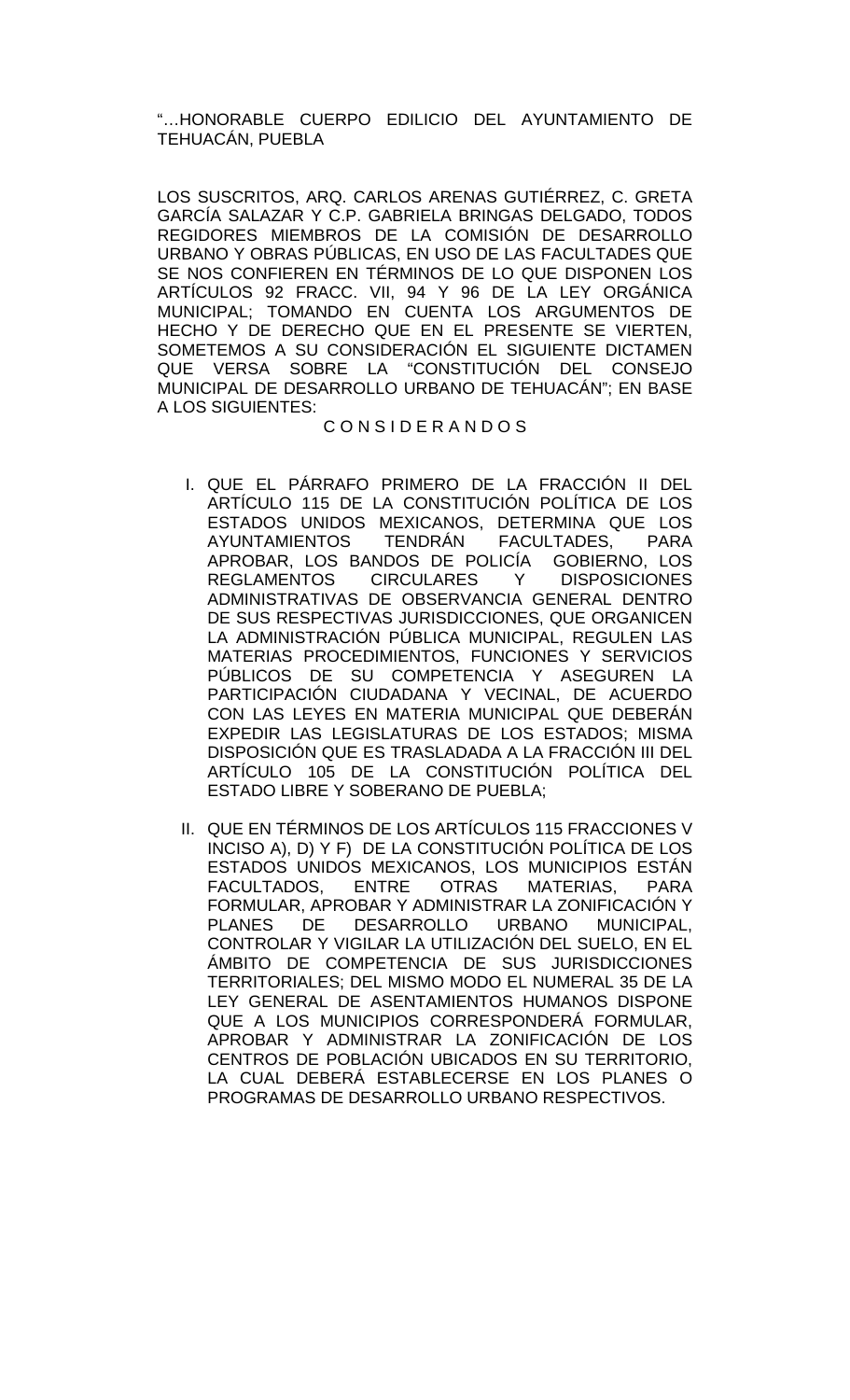- III. ASÍ MISMO EL ARTÍCULO 9º DE LA LEY GENERAL DE ASENTAMIENTOS HUMANOS, ESTABLECE QUE LE CORRESPONDE AL MUNICIPIO EN EL ÁMBITO DE SU JURISDICCIÓN, ADMINISTRAR LOS PLANES O PROGRAMAS DE DESARROLLO URBANO DE CENTROS DE POBLACIÓN; ATRIBUCIONES QUE DEBERÁN EJERCERSE A TRAVÉS DE LOS CABILDOS DE LOS AYUNTAMIENTOS O CON EL CONTROL Y EVALUACIÓN DE ÉSTOS; DE IGUAL FORMA EL NUMERAL 78 FRACCIONES XXXIX Y XLI DE LA LEY ORGÁNICA MUNICIPAL, DISPONE COMO FACULTADES DE LOS AYUNTAMIENTOS, ADMINISTRAR SUS PROGRAMAS DE DESARROLLO URBANO, ASÍ COMO CONTROLAR Y REGULAR EL SUELO DENTRO DE SU JURISDICCIÓN TERRITORIAL, COMPRENDIENDO ACCIONES TENDIENTES A LA CONSERVACIÓN, MEJORAMIENTO Y CRECIMIENTO DE LOS CENTROS DE POBLACIÓN DEL MUNICIPIO. SIN DESCUIDAR DESDE LUEGO EL MANTENIMIENTO DEL EQUILIBRIO ECOLÓGICO Y ADECUÁNDOSE A LOS PRINCIPIOS DE UN DESARROLLO EQUILIBRADO Y SUSTENTABLE.
- IV. QUE LA MISMA LEY GENERAL DE ASENTAMIENTOS HUMANOS EN SU ARTÍCULO 12 FRACCIÓN IV Y V; SEÑALA QUE LA PLANEACIÓN Y REGULACIÓN DEL ORDENAMIENTO TERRITORIAL DE LOS ASENTAMIENTOS HUMANOS Y DEL DESARROLLO URBANO DE LOS CENTROS DE POBLACIÓN, SE LLEVARÁN A CABO A TRAVÉS DE LOS PLANES O PROGRAMAS MUNICIPALES DE DESARROLLO URBANO; ASÍ COMO DE LOS PROGRAMAS DE DESARROLLO URBANO DE LOS CENTROS DE POBLACIÓN. LOS PLANES O PROGRAMAS A QUE SE REFIERE DICHO ARTÍCULO, SE REGIRÁN POR LAS DISPOSICIONES DE ESTA LEY Y, EN SU CASO, POR LA LEGISLACIÓN ESTATAL DE DESARROLLO URBANO Y POR LOS REGLAMENTOS Y NORMAS ADMINISTRATIVAS ESTATALES Y MUNICIPALES APLICABLES.
- V. QUE ESTA MISMA LEY EN SU ARTÍCULO 15, DETERMINA QUE LOS PLANES O PROGRAMAS ESTATALES O MUNICIPALES DE DESARROLLO URBANO, DE CENTROS DE POBLACIÓN Y SUS DERIVADOS, SERÁN APROBADOS, EJECUTADOS, CONTROLADOS, EVALUADOS Y MODIFICADOS POR LAS AUTORIDADES LOCALES, CON LAS FORMALIDADES PREVISTAS EN LA LEGISLACIÓN ESTATAL DE DESARROLLO URBANO, Y ESTARÁN A CONSULTA DEL PÚBLICO EN LAS DEPENDENCIAS QUE LOS APLIQUEN.
- VI. QUE EN SU ARTÍCULO 31, LA LEY EN COMENTO DISPONE QUE, LOS PLANES O PROGRAMAS MUNICIPALES DE DESARROLLO URBANO, SEÑALARÁN LAS ACCIONES ESPECÍFICAS PARA LA CONSERVACIÓN, MEJORAMIENTO Y CRECIMIENTO DE LOS CENTROS DE POBLACIÓN Y ESTABLECERÁN LA ZONIFICACIÓN CORRESPONDIENTE. EN CASO DE QUE EL AYUNTAMIENTO EXPIDA EL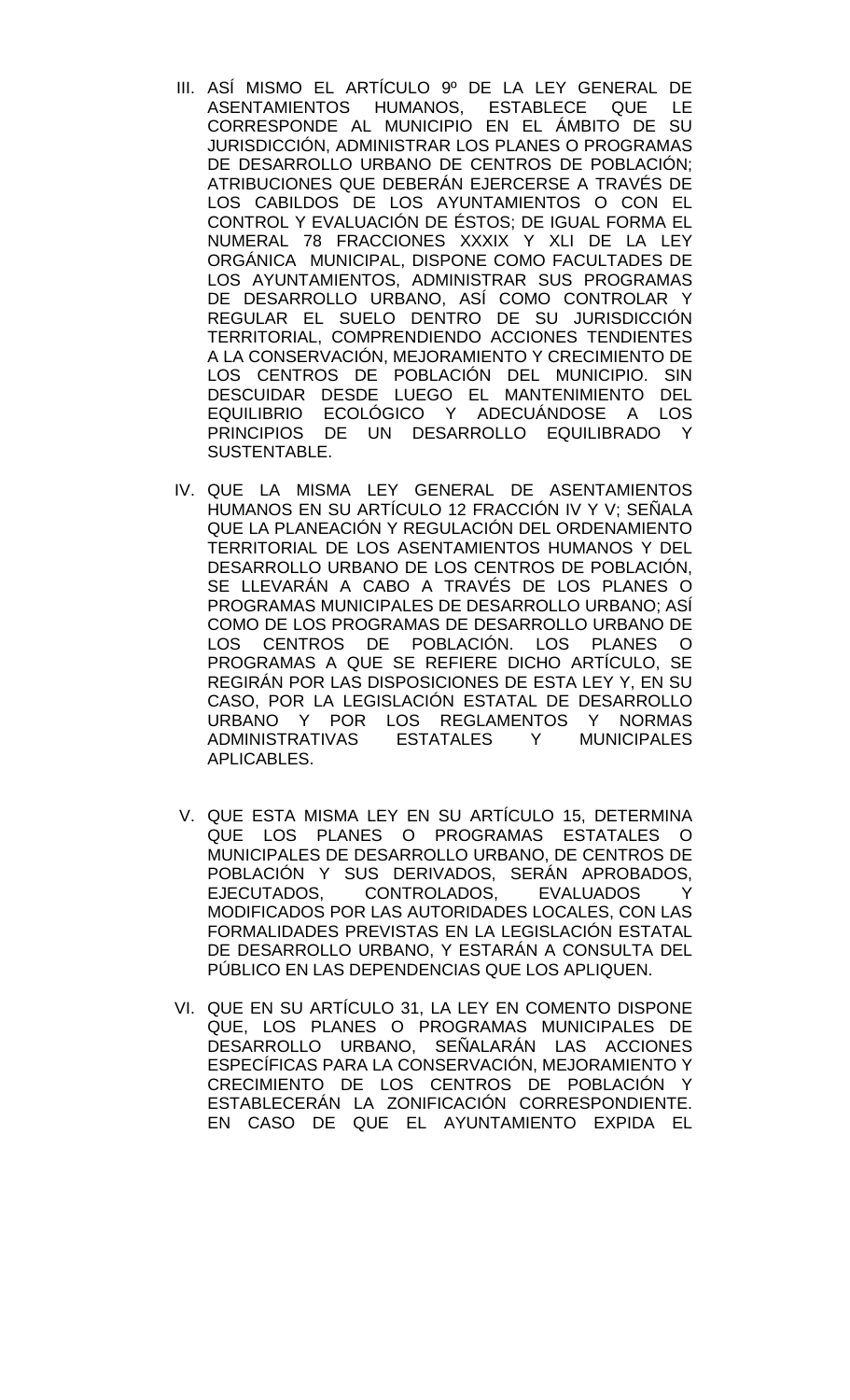PROGRAMA DE DESARROLLO URBANO DEL CENTRO DE<br>POBLACIÓN RESPECTIVO. DICHAS ACCIONES POBLACIÓN RESPECTIVO, DICHAS ACCIONES<br>ESPECÍFICAS Y LA ZONIFICACIÓN APLICABLE SE Y LA ZONIFICACIÓN APLICABLE SE CONTENDRÁN EN ESTE.

- VII. QUE EL ARTÍCULO 78 EN SUS FRACCIONES XXXIX Y XLI, DE LA LEY ORGÁNICA MUNICIPAL, DISPONE QUE, SON ATRIBUCIONES DE LOS AYUNTAMIENTOS: FORMULAR Y APROBAR, DE ACUERDO CON LAS LEYES FEDERALES Y ESTATALES, LA ZONIFICACIÓN Y PLANES DE DESARROLLO URBANO MUNICIPAL; ASÍ COMO CONTROLAR Y VIGILAR LA UTILIZACIÓN DEL SUELO EN SUS JURISDICCIONES TERRITORIALES.
- VIII. QUE EL ARTÍCULO 17 DE LA LEY DE DESARROLLO URBANO SUSTENTABLE DEL ESTADO LIBRE Y SOBERANO DE PUEBLA ESTABLECE LAS FACULTADES DE LOS CONSEJOS ESTATALES Y QUE EN RELACIÓN CON EL PÁRRAFO ÚLTIMO DEL ARTÍCULO 20, SERÁN LAS MISMAS QUE SE APLICARÁN A LOS CONSEJOS MUNICIPALES.
	- IX. QUE DE CONFORMIDAD CON LO ESTABLECIDO EN LA FRACCIÓN IV DEL ARTÍCULO 17 DE LA LEY DE DESARROLLO URBANO SUSTENTABLE DEL ESTADO LIBRE Y SOBERANO DE PUEBLA, LOS CONSEJOS MUNICIPALES SON ÓRGANOS AUXILIARES, ES DECIR, INSTANCIAS PERMANENTES DE ANÁLISIS Y OPINIÓN OBLIGADA, EN<br>MATERIA DE ORDENAMIENTO TERRITORIAL E MATERIA DE ORDENAMIENTO TERRITORIAL E IMPLEMENTACIÓN DE ACCIONES DE LOS ASENTAMIENTOS HUMANOS Y DESARROLLO URBANO SUSTENTABLE DE LOS CENTROS DE POBLACIÓN.
	- X. QUE LA LEY DE DESARROLLO URBANO SUSTENTABLE DEL ESTADO LIBRE Y SOBERANO DE PUEBLA, EN SU ARTÍCULO 20, DETERMINA QUE SE ESTABLECERÁ UN CONSEJO MUNICIPAL DE DESARROLLO URBANO EN CADA UNO DE LOS MUNICIPIOS, EL CUAL ESTARÁ INTEGRADO DE LA SIGUIENTE MANERA:
- a. EL PRESIDENTE MUNICIPAL, QUIEN LO PRESIDIRÁ;
	- I. C. ELISEO LEZAMA PRIETO
- b. LOS REGIDORES DEL AYUNTAMIENTO;
	- I. C. HUGO RUBÉN BOLAÑOS CABRERA. REGIDOR PRESIDENTE DE LA COMISION DE GOBERNACIÓN, JUSTICIA Y SEGURIDAD PUBLICA.
	- II. C. GABRIELA BRINGAS DELGADO REGIDOR PRESIDENTE DE LA COMISIÓN DE PATRIMONIO Y HACIENDA PÚBLICA MUNICIPAL.
	- III. C. CARLOS ARENAS GUTIÉRREZ. REGIDOR PRESIDENTE DE LA COMISIÓN DE DESARROLLO URBANO Y OBRAS PÚBLICAS.
	- IV. C. GRETA GARCÍA SALAZAR. REGIDOR PRESIDENTE DE LA COMISIÓN DE ECOLOGÍA Y MEDIO AMBIENTE.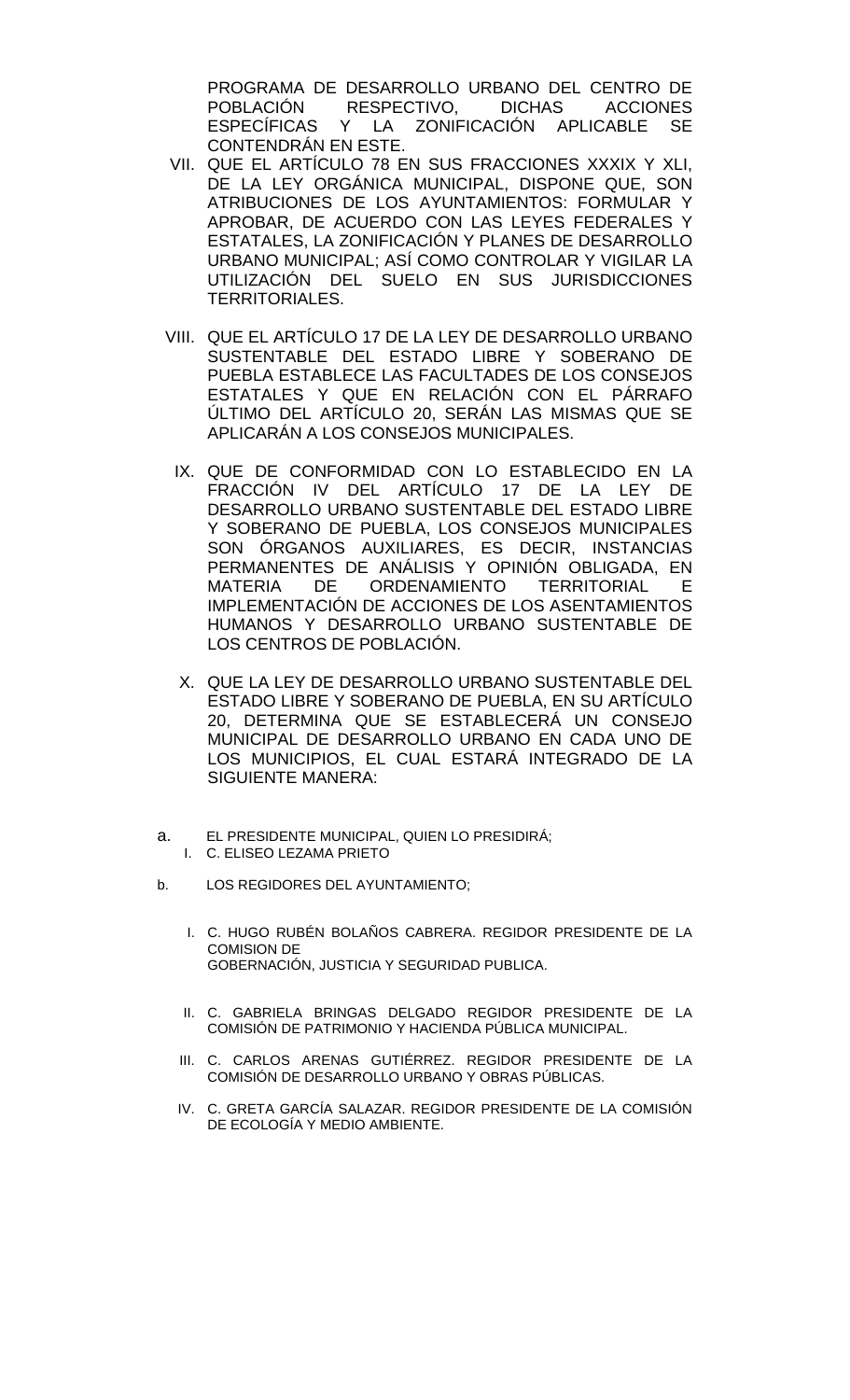- V. C. EFRÉN JUVENCIO PASTRANA. REGIDOR PRESIDENTE DE LA COMISIÓN DE SERVICIOS PÚBLICOS.
- VI. C. MANUEL MARCELINO JIMÉNEZ LÓPEZ. REGIDOR PRESIDENTE DE LA COMISIÓN DE INDUSTRIA, COMERCIO, AGRICULTURA Y GANADERÍA.
- VII. C. LAURA DEL ROSARIO WUOTTO DÍAZ CEBALLOS. REGIDOR PRESIDENTE DE LA COMISIÓN DE SEGURIDAD, ASISTENCIA PÚBLICA, ACTIVIDADES CULTURALES Y SOCIALES.
- VIII. C. ARNULFO HERNÁNDEZ JUÁREZ. REGIDOR PRESIDENTE DE LA COMISIÓN DE EDUCACIÓN PÚBLICA.
- IX. C. ALMA ROSA GARCÍA VEGA. REGIDOR PRESIDENTE DE LA COMISIÓN DE GRUPOS VULNERABLES, JUVENTUD Y EQUIDAD ENTRE GÉNEROS.
- X. C. ISAAC AGUILAR SÁNCHEZ. REGIDOR PRESIDENTE DE LA COMISIÓN DE NOMENCLATURA.
- XI. C. CARLOS CADENA CORONA. REGIDOR PRESIDENTE DE LA COMISIÓN DE ACTIVIDADES DEPORTIVAS.
- XII. C. ENRIQUE BUSTOS FLORES. REGIDOR PRESIDENTE DE LA COMISIÓN DE PATRIMONIO HISTÓRICO.
- c. EL DIRECTOR DE DESARROLLO URBANO; C. MARISOL BARNARD MARTÍNEZ

d. UN REPRESENTANTE DE CADA UNA DE LAS DEPENDENCIAS Y<br>ENTIDADES DE LA ADMINISTRACIÓN PÚBLICA MUNICIPAL, CUYA ENTIDADES DE LA ADMINISTRACIÓN PÚBLICA MUNICIPAL, COMPETENCIA U OBJETO SE RELACIONE DIRECTAMENTE CON EL DESARROLLO URBANO.

- I. ARQ. ALFREDO ARREOLA FLORES. SECRETARIO DE DESARROLLO URBANO, OBRAS PÚBLICAS, ECOLOGÍA Y MEDIO AMBIENTE.
- II. LIC. CARLOS ALBERTO RUÍZ LÓPEZ. SECRETARIO DE SEGURIDAD PÚBLICA Y TRÁNSITO MUNICIPAL.
- III. BIOL. ERNESTO CASTAÑEDA BARBOSA. DIRECTOR DE ECOLOGÍA Y MEDIO AMBIENTE.
- IV. LIC. VÍCTOR DANIEL HERNÁNDEZ CAMARGO. DIRECTOR INFORMACIÓN GEOGRÁFICA Y CATASTRO.
- V. ARQ. JESÚS ARRIAGA ARRIAGA. DIRECTOR DE OBRAS PÚBLICAS.
- VI. ING. JOSÉ RITO MUÑOZ MADRIGAL. DIRECTOR DEL ORGANISMO OPERADOR DE SERVICIO DE LIMPIA DE TEHUACÁN.
- VII. C.P. RAÚL SERGIO ARANDIA JIMÉNEZ. DIRECTOR DEL ORGANISMO OPERADOR DEL SUMINISTRO DE AGUA POTABLE Y ALCANTARILLADO.

EL CARGO DE LOS MIEMBROS SERÁ HONORÍFICO, POR LO QUE NO RECIBIRÁN REMUNERACIÓN ALGUNA; A INSTANCIA DEL PRESIDENTE MUNICIPAL, SE CONVOCARÁ A REPRESENTANTES DE LOS COLEGIOS, UNIVERSIDADES, CÁMARAS, SINDICATOS, ORGANISMOS NO GUBERNAMENTALES, ASOCIACIONES DE PROFESIONISTAS LEGALMENTE CONSTITUIDOS EN EL MUNICIPIO U ORGANIZACIONES QUE TENGAN RELACIÓN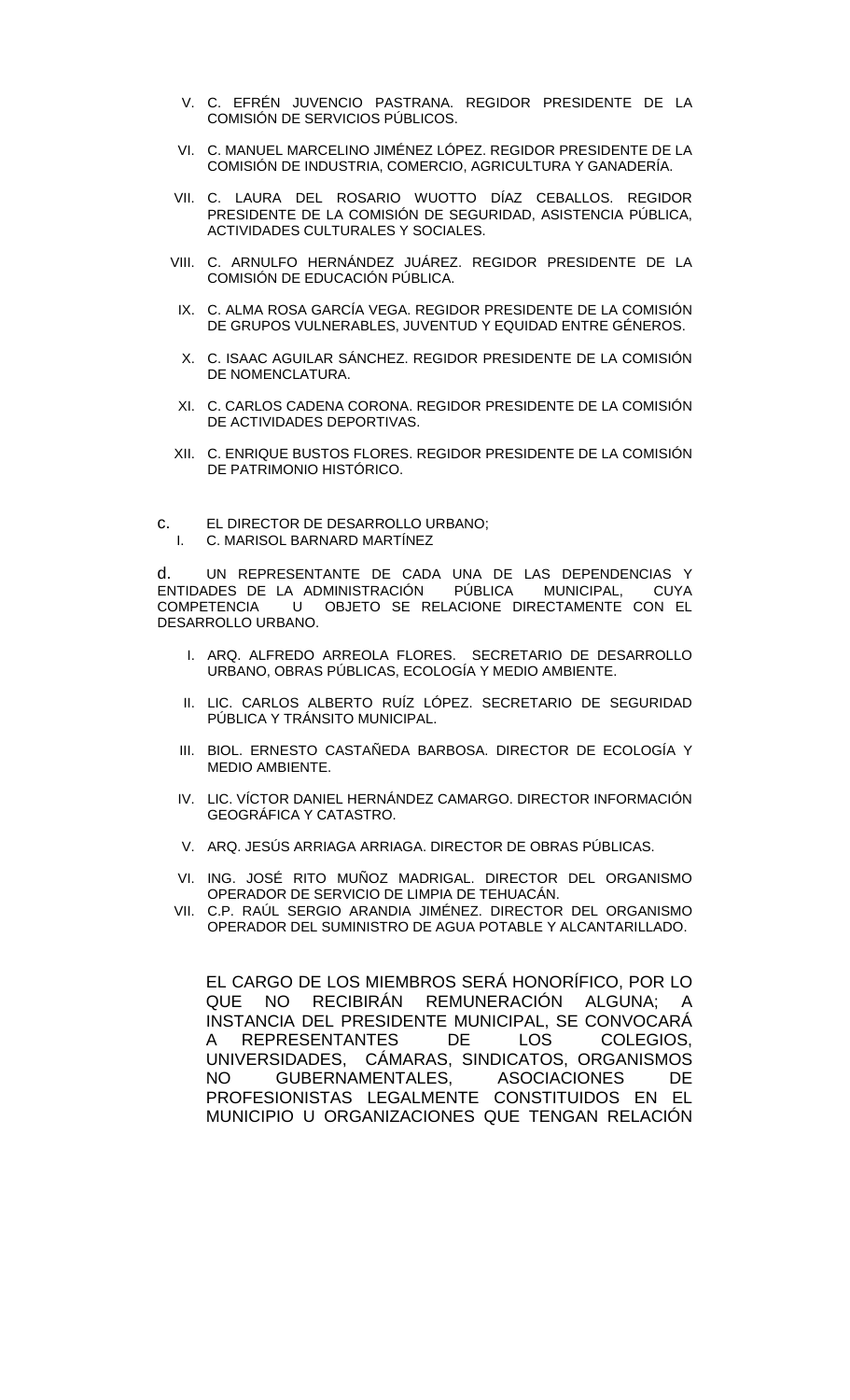DIRECTA CON EL DESARROLLO URBANO, QUIENES PARTICIPARÁN CON DERECHO DE VOZ EN LAS SESIONES CORRESPONDIENTES. EL CONSEJO MUNICIPAL TENDRÁ, EN EL ÁMBITO DE SU JURISDICCIÓN, LAS MISMAS ATRIBUCIONES QUE EL CONSEJO ESTATAL.

POR LO ANTES EXPUESTO EN LOS PUNTOS DE HECHO Y DE DERECHO QUE EN EL CUERPO DEL PRESENTE DICTAMEN SE VIERTEN, EN USO DE LAS FACULTADES CONFERIDAS, SOMETEMOS A CONSIDERACIÓN DE ESTE HONORABLE CUERPO EDILICIO EL SIGUIENTE

## D I C T A M E N

ÚNICO.- SE APRUEBE LA CONSTITUCIÓN DEL CONSEJO MUNICIPAL DE DESARROLLO URBANO DE TEHUACÁN, ÓRGANO AUXILIAR DE ANÁLISIS Y OPINIÓN, EN MATERIA DE ORDENAMIENTO TERRITORIAL DE LOS ASENTAMIENTOS HUMANOS Y DE DESARROLLO URBANO SUSTENTABLE DE LOS CENTROS DE POBLACIÓN.- COMISIÓN DE DESARROLLO URBANO Y OBRAS PÚBLICAS.- TEHUACÁN, PUEBLA A CATORCE DE ENERO DE DOS MIL TRECE.- ARQ. CARLOS ARENAS GUTIÉRREZ.- REGIDOR PRESIDENTE.-C. GRETA GARCÍA SALAZAR.- REGIDOR MIEMBRO.- C.P. GABRIELA BRINGAS DELGADO.- REGIDOR MIEMBRO.- FIRMAS ILEGIBLES…"

SEÑOR PRESIDENTE MUNICIPAL, REGIDORES Y SINDICO MUNICIPAL, EN VOTACIÓN SE LES CONSULTA SI SE APRUEBA LA PROPUESTA PRESENTADA EN CUESTIÓN, LOS QUE ESTÉN POR LA AFIRMATIVA SÍRVANSE MANIFESTARLO LEVANTANDO LA MANO.

HABIÉNDOSE ANALIZADO AMPLIAMENTE EL CONTENIDO DEL DICTAMEN DE REFERENCIA, POR UNANIMIDAD CON 14 VOTOS A FAVOR, POR PARTE DE LOS INTEGRANTES DEL HONORABLE CABILDO, SE DETERMINA EL SIGUIENTE:

## **A C U E R D O**

**ÚNICO.- SE APRUEBA LA CONSTITUCIÓN DEL CONSEJO MUNICIPAL DE DESARROLLO URBANO DE TEHUACÁN, ÓRGANO AUXILIAR DE ANÁLISIS Y OPINIÓN, EN MATERIA DE ORDENAMIENTO TERRITORIAL DE LOS ASENTAMIENTOS HUMANOS Y DE DESARROLLO URBANO SUSTENTABLE DE LOS CENTROS DE POBLACIÓN, COMO A CONTINUACIÓN SE INDICA:**

a. EL PRESIDENTE MUNICIPAL, QUIEN LO PRESIDIRÁ;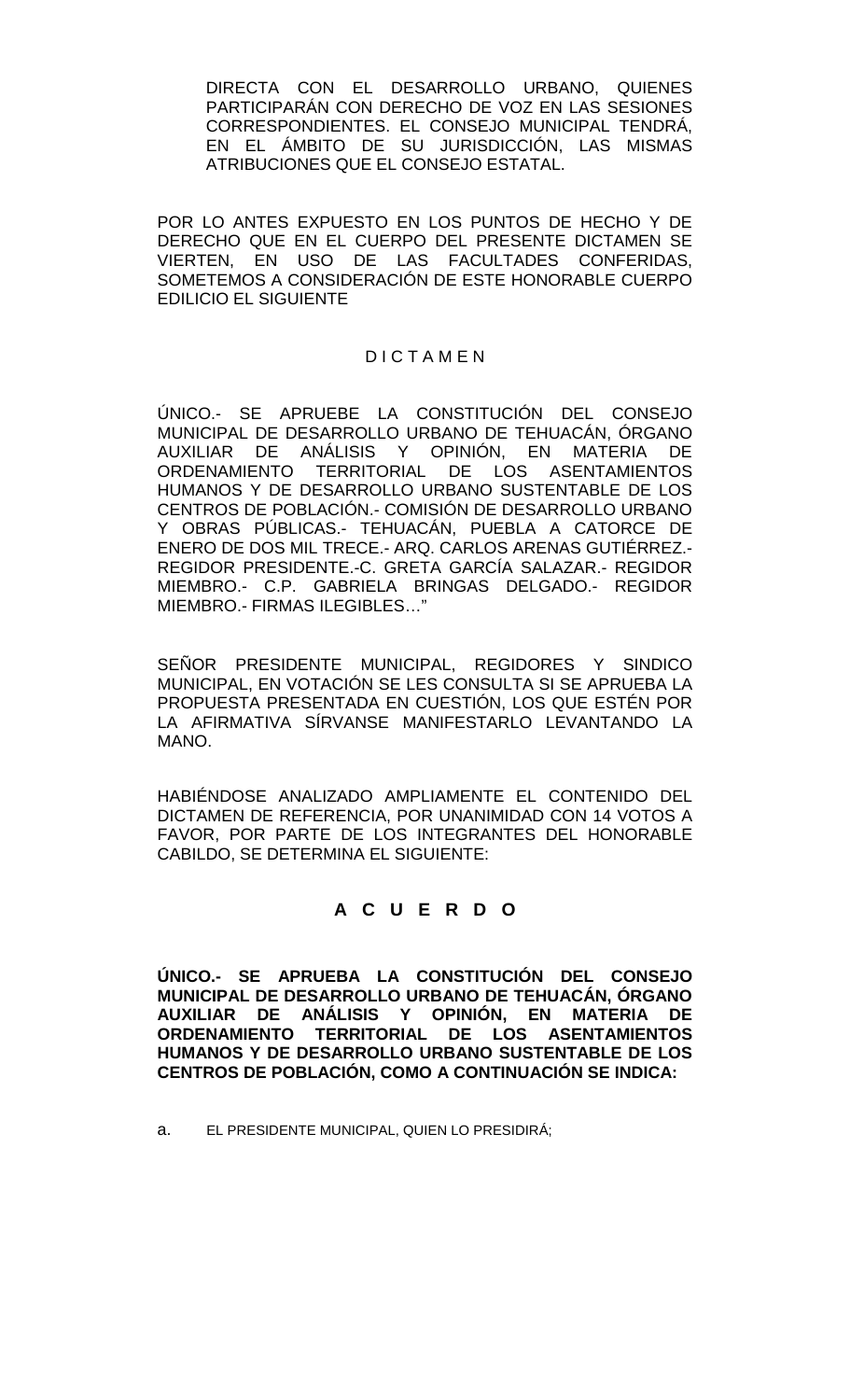- I. C. ELISEO LEZAMA PRIETO
- b. LOS REGIDORES DEL AYUNTAMIENTO;
	- I. C. HUGO RUBÉN BOLAÑOS CABRERA. REGIDOR PRESIDENTE DE LA COMISION DE GOBERNACIÓN, JUSTICIA Y SEGURIDAD PUBLICA.
	- II. C. GABRIELA BRINGAS DELGADO REGIDOR PRESIDENTE DE LA COMISIÓN DE PATRIMONIO Y HACIENDA PÚBLICA MUNICIPAL.
	- III. C. CARLOS ARENAS GUTIÉRREZ. REGIDOR PRESIDENTE DE LA COMISIÓN DE DESARROLLO URBANO Y OBRAS PÚBLICAS.
	- IV. C. GRETA GARCÍA SALAZAR. REGIDOR PRESIDENTE DE LA COMISIÓN DE ECOLOGÍA Y MEDIO AMBIENTE.
	- V. C. EFRÉN JUVENCIO PASTRANA. REGIDOR PRESIDENTE DE LA COMISIÓN DE SERVICIOS PÚBLICOS.
	- VI. C. MANUEL MARCELINO JIMÉNEZ LÓPEZ. REGIDOR PRESIDENTE DE LA COMISIÓN DE INDUSTRIA, COMERCIO, AGRICULTURA Y GANADERÍA.
	- VII. C. LAURA DEL ROSARIO WUOTTO DÍAZ CEBALLOS. REGIDOR PRESIDENTE DE LA COMISIÓN DE SEGURIDAD, ASISTENCIA PÚBLICA, ACTIVIDADES CULTURALES Y SOCIALES.
	- VIII. C. ARNULFO HERNÁNDEZ JUÁREZ. REGIDOR PRESIDENTE DE LA COMISIÓN DE EDUCACIÓN PÚBLICA.
	- IX. C. ALMA ROSA GARCÍA VEGA. REGIDOR PRESIDENTE DE LA COMISIÓN DE GRUPOS VULNERABLES, JUVENTUD Y EQUIDAD ENTRE GÉNEROS.
	- X. C. ISAAC AGUILAR SÁNCHEZ. REGIDOR PRESIDENTE DE LA COMISIÓN DE NOMENCLATURA.
	- XI. C. CARLOS CADENA CORONA. REGIDOR PRESIDENTE DE LA COMISIÓN DE ACTIVIDADES DEPORTIVAS.
	- XII. C. ENRIQUE BUSTOS FLORES. REGIDOR PRESIDENTE DE LA COMISIÓN DE PATRIMONIO HISTÓRICO.
- c. EL DIRECTOR DE DESARROLLO URBANO;
	- I. C. MARISOL BARNARD MARTÍNEZ

d. UN REPRESENTANTE DE CADA UNA DE LAS DEPENDENCIAS Y ENTIDADES DE LA ADMINISTRACIÓN PÚBLICA MUNICIPAL, CUYA COMPETENCIA U OBJETO SE RELACIONE DIRECTAMENTE CON EL DESARROLLO URBANO.

- I. ARQ. ALFREDO ARREOLA FLORES. SECRETARIO DE DESARROLLO URBANO, OBRAS PÚBLICAS, ECOLOGÍA Y MEDIO AMBIENTE.
- II. LIC. CARLOS ALBERTO RUÍZ LÓPEZ. SECRETARIO DE SEGURIDAD PÚBLICA Y TRÁNSITO MUNICIPAL.
- III. BIOL. ERNESTO CASTAÑEDA BARBOSA. DIRECTOR DE ECOLOGÍA Y MEDIO AMBIENTE.
- IV. LIC. VÍCTOR DANIEL HERNÁNDEZ CAMARGO. DIRECTOR INFORMACIÓN GEOGRÁFICA Y CATASTRO.
- V. ARQ. JESÚS ARRIAGA ARRIAGA. DIRECTOR DE OBRAS PÚBLICAS.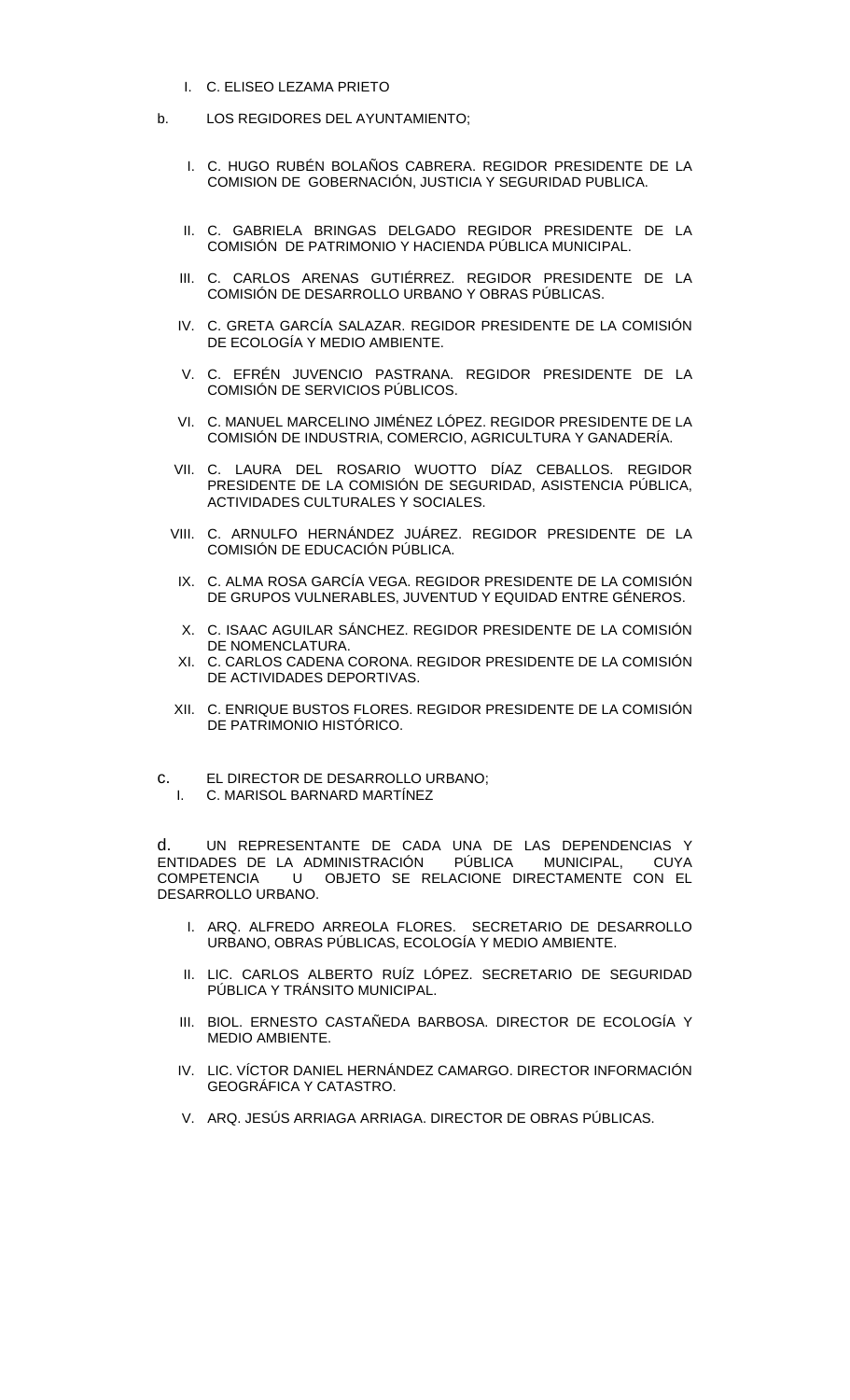- VI. ING. JOSÉ RITO MUÑOZ MADRIGAL. DIRECTOR DEL ORGANISMO OPERADOR DE SERVICIO DE LIMPIA DE TEHUACÁN.
- VII. C.P. RAÚL SERGIO ARANDIA JIMÉNEZ. DIRECTOR DEL ORGANISMO OPERADOR DEL SUMINISTRO DE AGUA POTABLE Y ALCANTARILLADO.

LO ANTERIOR CON FUNDAMENTO EN LOS DISPOSITIVOS LEGALES INVOCADOS EN EL DICTAMEN DE REFERENCIA.

**ASUNTOS GENERALES.- COMISIÓN DE PATRIMONIO Y HACIENDA PÚBLICA.- ANÁLISIS, DISCUSION Y EN SU CASO APROBACIÓN DEL CABILDO, DEL DICTAMEN QUE CONTIENE EL INCREMENTO DEL 5% DIRECTO AL SALARIO, A TODO EL PERSONAL QUE LABORA EN EL H. AYUNTAMIENTO, ASI COMO A**  LOS JUBILADOS Y PENSIONADOS. **RETROACTIVOS AL 1º. DE ENERO DEL 2013**

SEÑORA REGIDORA TIENE USTED EL USO DE LA PALABRA.

LA C. GABRIELA BRINGAS DELGADO, PROCEDE A DAR LECTURA AL DICTAMEN CORRESPONDIENTE, MISMO QUE A LA LETRA DICE:

### **"…HONORABLE CABILDO:**

LOS SUSCRITOS REGIDORES **GABRIELA BRINGAS DELGADO, GRETA GARCÍA SALAZAR Y HUGO RUBEN BOLAÑOS CABRERA**, PRESIDENTE E INTEGRANTES DE LA COMISIÓN DE PATRIMONIO Y HACIENDA PÚBLICA MUNICIPAL DEL HONORABLE AYUNTAMIENTO, POR ESTE MEDIO Y CON FUNDAMENTO EN LO DISPUESTO POR EL ARTÍCULO 92 FRACCIONES III, IV, V Y VII DE LA LEY ORGÁNICA MUNICIPAL SOMETEMOS A ESTE HONORABLE CUERPO COLEGIADO **EL ANALISIS, DISCUSIÓN Y EN SU CASO APROBACIÓN DEL DICTAMEN QUE CONTIENE EL INCREMENTO DEL 5% DIRECTO AL SALARIO, A TODO EL PERSONAL QUE**  LABORA EN EL H. AYUNTAMIENTO, ASI COMO **JUBILADOS Y PENSIONADOS, CON EFECTOS RETROACTIVOS AL 1º. DE ENERO DEL 2013.**

### **C O N S I D E R A N D O S**

**I.-** QUE EL PÁRRAFO PRIMERO DE LA FRACCIÓN II DEL ARTÍCULO 115 DE LA CONSTITUCIÓN POLÍTICA DE LOS ESTADOS UNIDOS MEXICANOS, DETERMINA QUE LOS AYUNTAMIENTOS TENDRÁN FACULTADES PARA APROBAR, DE ACUERDO CON LAS LEYES EN MATERIA MUNICIPAL QUE DEBERÁN EXPEDIR LAS LEGISLATURAS DE LOS ESTADOS, LOS BANDOS DE POLICÍA Y GOBIERNO, LOS REGLAMENTOS, CIRCULARES Y DISPOSICIONES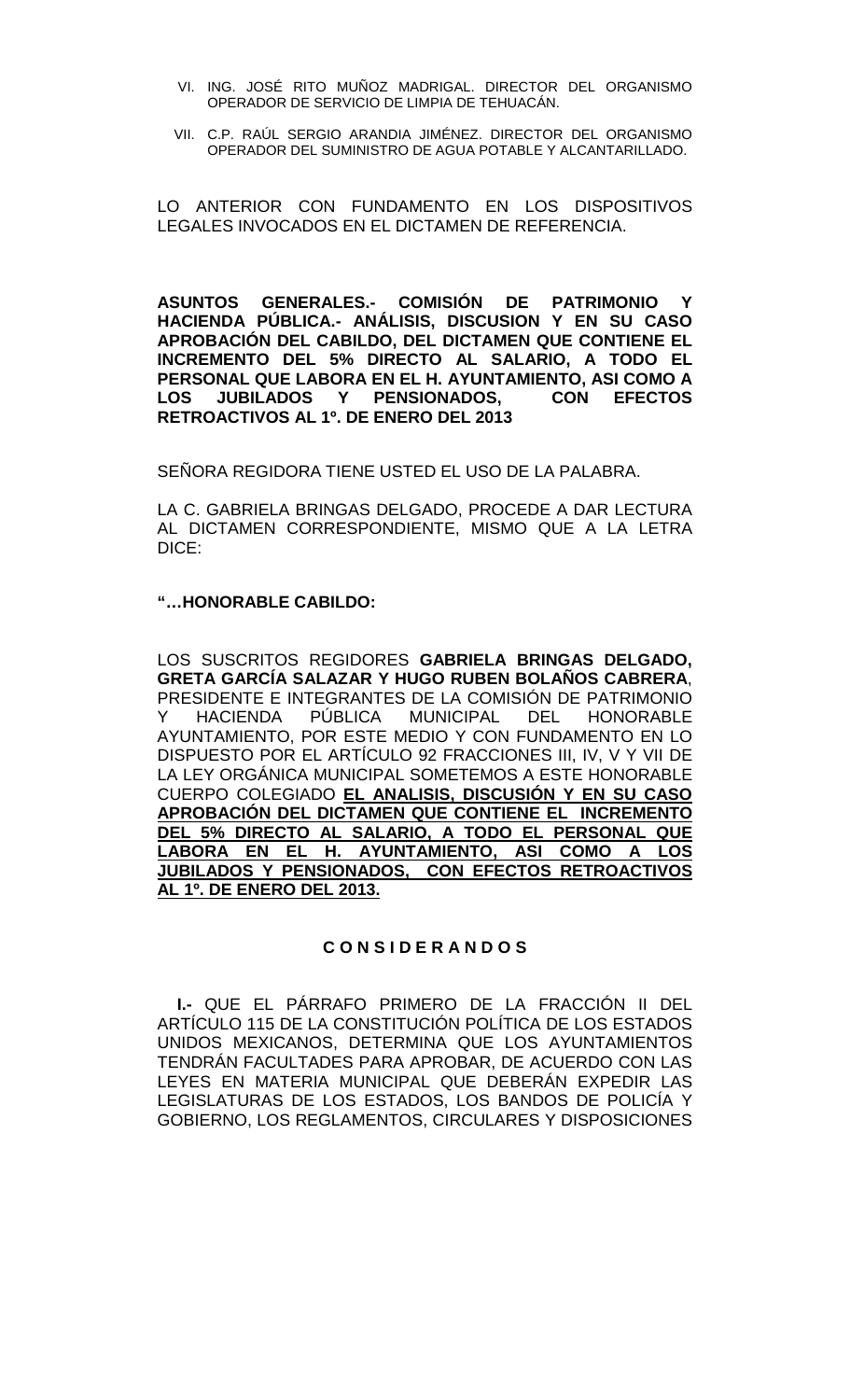ADMINISTRATIVAS DE OBSERVANCIA GENERAL DENTRO DE SUS RESPECTIVAS JURISDICCIONES, QUE ORGANICEN LA<br>ADMINISTRACIÓN PÚBLICA MUNICIPAL, REGULEN LAS PÚBLICA MUNICIPAL, REGULEN LAS MATERIAS, PROCEDIMIENTOS, FUNCIONES Y SERVICIOS<br>PÚBLICOS DE SU COMPETENCIA Y ASEGUREN LA DE SU COMPETENCIA Y ASEGUREN LA PARTICIPACIÓN CIUDADANA Y VECINAL; MISMA DISPOSICIÓN QUE ES TRASLADADA A LA FRACCIÓN III DEL ARTÍCULO 105 DE LA CONSTITUCIÓN POLÍTICA DEL ESTADO LIBRE Y SOBERANO DE PUEBLA;

**II.-** QUE EL ARTÍCULO 76 PRIMER PÁRRAFO DE LA LEY ORGÁNICA MUNICIPAL DETERMINA QUE EL AYUNTAMIENTO SESIONARÁ VÁLIDAMENTE CON LA ASISTENCIA DE LA MAYORÍA DE SUS MIEMBROS Y DEL SECRETARIO DEL AYUNTAMIENTO O LA PERSONA QUE LEGALMENTE LO SUSTITUYA;

**III.-** QUE EL ARTÍCULO 77 DE LA MISMA LEY EN CITA DETERMINA QUE LOS ACUERDOS DE LOS AYUNTAMIENTOS SE TOMARÁN POR MAYORÍA DE VOTOS DEL PRESIDENTE MUNICIPAL, REGIDORES Y SÍNDICO, Y EN CASO DE EMPATE, EL PRESIDENTE MUNICIPAL TENDRÁ VOTO DE CALIDAD;

**IV.-** QUE LA FRACCIÓN XVIII DEL ARTÍCULO 78 DE LA LEY ORGÁNICA MUNICIPAL DETERMINA EN SU PARTE CONDUCENTE QUE SON ATRIBUCIONES DE LOS AYUNTAMIENTOS EL DE PROMOVER CUANTO SE ESTIME CONVENIENTE PARA EL PROGRESO ECONÓMICO, SOCIAL Y CULTURAL DEL MUNICIPIO;

**V.-** QUE EN LAS FRACCIONES I, III, IV, V Y VII DEL ARTÍCULO 92 DE LA LEY INVOCADA EN EL CONSIDERANDO INMEDIATO<br>ANTERIOR, ESTABLECE QUE SON FACULTADES Y FACULTADES Y OBLIGACIONES DE LOS REGIDORES, EJERCER LA DEBIDA INSPECCIÓN Y VIGILANCIA, EN LOS RAMOS A SU CARGO; EJERCER LAS FACULTADES DE DELIBERACIÓN Y DECISIÓN DE LOS ASUNTOS QUE LE COMPETEN AL AYUNTAMIENTO; FORMAR PARTE DE LAS COMISIONES, PARA LAS QUE FUEREN DESIGNADOS POR EL AYUNTAMIENTO; DICTAMINAR E INFORMAR SOBRE LOS ASUNTOS QUE LES ENCOMIENDE EL AYUNTAMIENTO; Y FORMULAR AL AYUNTAMIENTO LAS PROPUESTAS DE ORDENAMIENTOS EN ASUNTOS MUNICIPALES, Y PROMOVER TODO LO QUE CREA CONVENIENTE AL BUEN SERVICIO PÚBLICO.

 **VI.-** QUE LA COMISIÓN DE PATRIMONIO Y HACIENDA PÚBLICA MUNICIPAL DE LA CUAL FORMAMOS PARTE ES UNA COMISIÓN PERMANENTE, TAL Y COMO LO ESTABLECE LA FRACCIÓN II DEL ARTÍCULO 96 DE LA LEY ORGÁNICA MUNICIPAL.

 **VII.-** QUE LOS ARTÍCULOS 140 Y 141 DE LA LEY ORGÁNICA MUNICIPAL ESTABLECEN QUE EL PATRIMONIO MUNICIPAL SE CONSTITUYE POR LA UNIVERSALIDAD DE LOS DERECHOS Y ACCIONES DE QUE ES TITULAR EL MUNICIPIO, LOS CUALES PUEDEN VALORARSE ECONÓMICAMENTE Y SE ENCUENTRAN DESTINADO A LA REALIZACIÓN DE SUS FINES; ASI MISMO, FORMAN PARTE DEL PATRIMONIO MUNICIPAL, LA HACIENDA PÚBLICA MUNICIPAL, ASÍ COMO AQUELLOS BIENES Y DERECHOS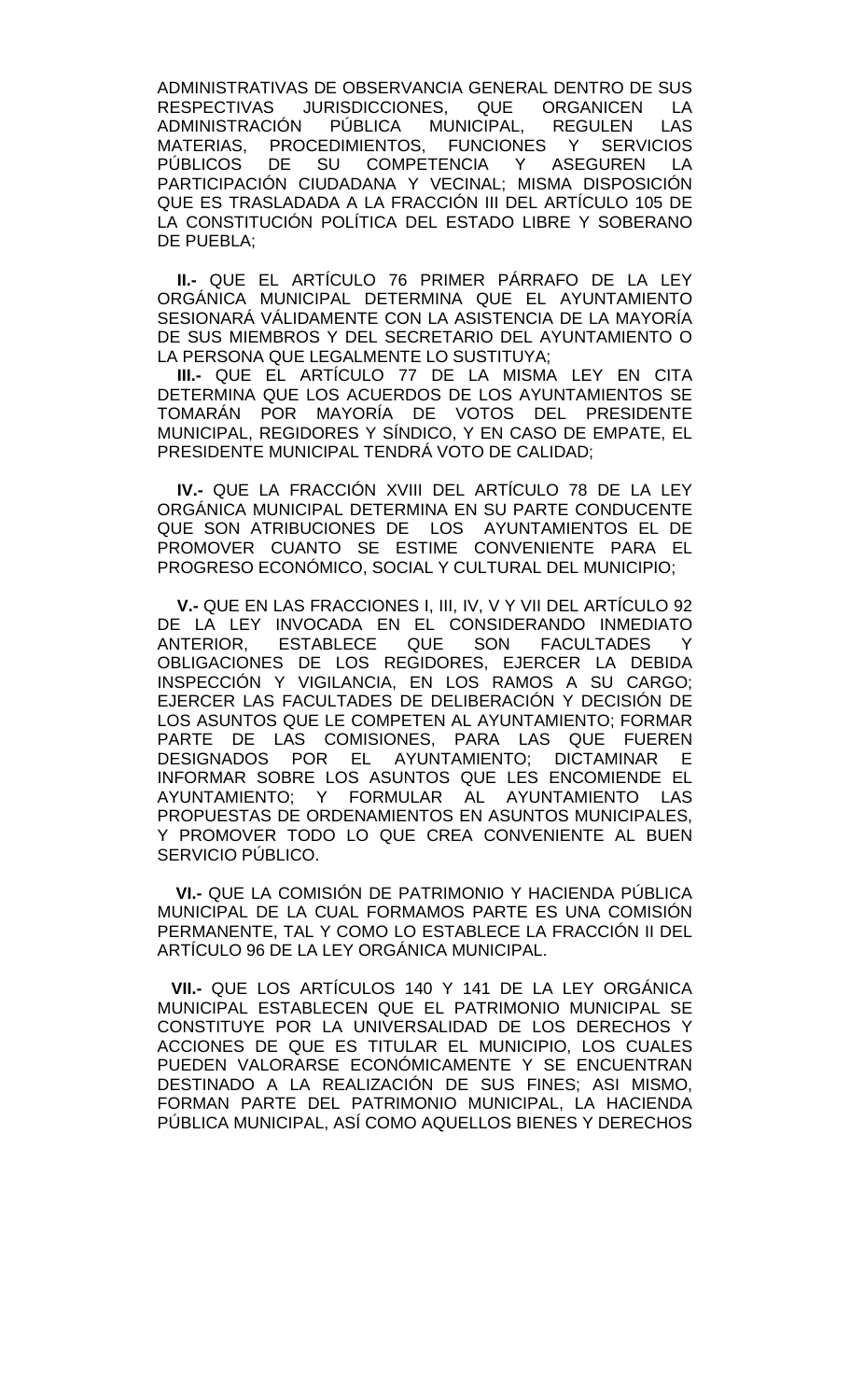QUE POR CUALQUIER TÍTULO LE TRANSFIERAN AL MUNICIPIO, LA FEDERACIÓN, EL ESTADO, LOS PARTICULARES O CUALQUIER OTRO ORGANISMO PÚBLICO O PRIVADO.

 **VIII.-** DE IGUAL FORMA, LOS AYUNTAMIENTO, DE CONFORMIDAD CON LA LEY, ADMINISTRARÁN LIBREMENTE LA HACIENDA PÚBLICA MUNICIPAL Y DEBERÁN, DENTRO DE LOS LÍMITES LEGALES CORRESPONDIENTES Y DE ACUERDO CON EL PRESUPUESTO DE EGRESOS Y EL PLAN DE DESARROLLO MUNICIPAL VIGENTES, ATENDER EFICAZMENTE LOS DIFERENTES RAMOS DE LA ADMINISTRACIÓN PÚBLICA MUNICIPAL, DE ACUERDO A LO PREVISTO EN LO ESTATUIDO POR EL DIVERSO 143 DE LA LEY ORGÁNICA MUNICIPAL.

 **IX.-** QUE EL ARTÍCULO 150 DE LA MULTICITADA LEY ORGÁNICA MUNICIPAL ESTABLECE QUE EL GASTO MUNICIPAL SE EJERCERÁ DE ACUERDO A LO QUE DETERMINE EL AYUNTAMIENTO;

POR LO EXPUESTO EN LOS CONSIDERANDOS QUE ANTECEDEN Y EN USO DE LAS FACULTADES CONFERIDAS SE PROPONE A CONSIDERACIÓN DE ESTE HONORABLE CUERPO COLEGIADO EL SIGUIENTE:

# **D I C T A M E N.**

**PRIMERO.-** APROBAR EL INCREMENTO DEL 5% DIRECTO AL SALARIO, A TODO EL PERSONAL QUE LABORA EN EL H. AYUNTAMIENTO ASI COMO A LOS JUBILADOS Y PENSIONADOS, CON EFECTOS RETROACTIVOS AL 1º. DE ENERO DEL 2013.

**SEGUNDO.-** UNA VEZ OBTENIDA LA APROBACIÓN CORRESPONDIENTE, SE INSTRUYA AL SECRETRARIO DEL AYUNTAMIENTO REMITA COPIA CERTIFICADA DEL ACUERDO DE CABILDO, A LA DIRECCIÓN DE RECURSOS HOMANOS PARA SU DEBIDA APLICACIÓN.- ATENTAMENTE.- *"TEHUACAN COMPROMETIDOS CONTIGO".-* TEHUACÁN, PUEBLA, A 8 DE ENERO DEL 2013.- COMISIÓN DE PATRIMONIO Y HACIENDA PÚBLICA MUNICIPAL.- GABRIELA BRINGAS DELGADO.- PRESIDENTE.- GRETA GARCÍA SALAZAR.- MIEMBRO INTEGRANTE.- HUGO RUBEN BOLAÑOS CABRERA.- MIEMBRO INTEGRANTE.- FIRMAS ILEGIBLES…"

SEÑOR PRESIDENTE MUNICIPAL, REGIDORES Y SINDICO MUNICIPAL, EN VOTACIÓN SE LES CONSULTA SI SE APRUEBA LA PROPUESTA PRESENTADA EN CUESTIÓN, LOS QUE ESTÉN POR LA AFIRMATIVA SÍRVANSE MANIFESTARLO LEVANTANDO LA MANO.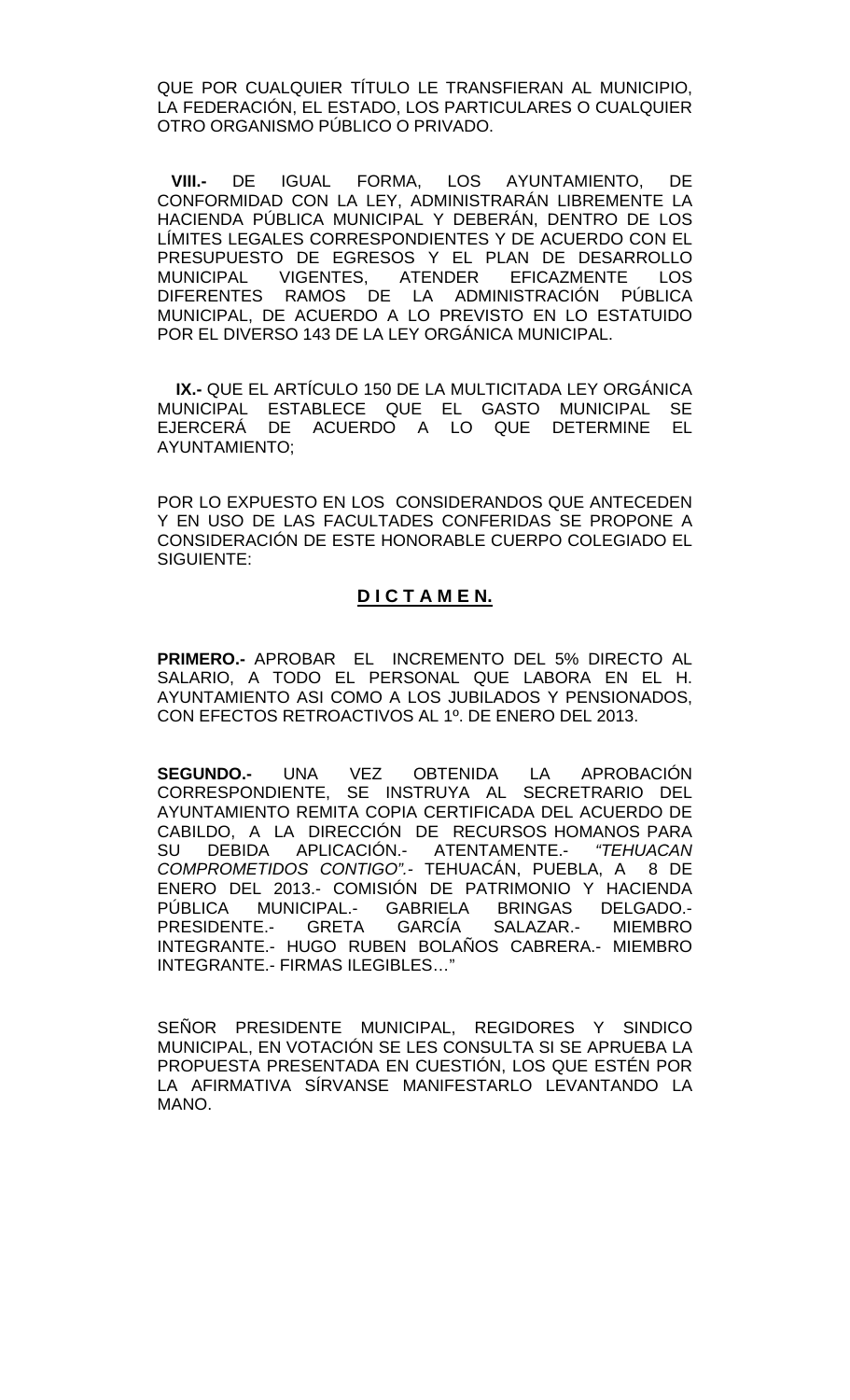HABIÉNDOSE ANALIZADO AMPLIAMENTE EL CONTENIDO DEL DICTAMEN DE REFERENCIA, POR UNANIMIDAD CON 14 VOTOS A FAVOR, POR PARTE DE LOS INTEGRANTES DEL HONORABLE CABILDO, SE DETERMINA EL SIGUIENTE:

# **A C U E R D O**

**PRIMERO.-** SE APRUEBA EL INCREMENTO DEL 5% DIRECTO AL SALARIO, A TODO EL PERSONAL QUE LABORA EN EL H. AYUNTAMIENTO, ASI COMO A LOS JUBILADOS Y PENSIONADOS, CON EFECTOS RETROACTIVOS AL 1º. DE ENERO DEL 2013.

**SEGUNDO.-** SE INSTRUYE AL SECRETRARIO DEL AYUNTAMIENTO REMITA COPIA CERTIFICADA DEL ACUERDO DE CABILDO, A LA DIRECCIÓN DE RECURSOS HUMANOS PARA SU DEBIDA APLICACIÓN.

LO ANTERIOR CON FUNDAMENTO EN LOS DISPOSITIVOS LEGALES INVOCADOS EN EL DICTAMEN DE REFERENCIA.

**ASUNTOS GENERALES.- COMISIÓN DE PATRIMONIO Y HACIENDA PÚBLICA MUNICIPAL.- ANÁLISIS, DISCUSIÓN Y EN SU CASO APROBACIÓN DE LA PROPUESTA DEL INCREMENTO DEL 5% AL 6% EN TRÁMITES Y SERVICIOS QUE REALIZA EL REGISTRO CIVIL.**

SEÑORA REGIDORA TIENE USTED EL USO DE LA PALABRA.

LA C. GABRIELA BRINGAS DELGADO, PROCEDE A DAR LECTURA AL DICTAMEN DE REFERENCIA, MISMO QUE A LA LETRA DICE:

## **"…HONORABLE CABILDO:**

LOS SUSCRITOS REGIDORES **GABRIELA BRINGAS DELGADO, GRETA GARCÍA SALAZAR Y HUGO RUBEN BOLAÑOS CABRERA**, PRESIDENTE E INTEGRANTES DE LA COMISIÓN DE PATRIMONIO<br>Y HACIENDA PÚBLICA MUNICIPAL DEL HONORABLE Y HACIENDA PÚBLICA MUNICIPAL DEL HONORABLE AYUNTAMIENTO, POR ESTE MEDIO Y CON FUNDAMENTO EN LO DISPUESTO POR EL ARTÍCULO 92 FRACCIONES III, IV, V Y VII DE LA LEY ORGÁNICA MUNICIPAL SOMETEMOS A ESTE HONORABLE CUERPO COLEGIADO **EL ANÁLISIS, DISCUSIÓN Y EN SU CASO APROBACIÓN AUTORIZACIÓN DE LAS TARIFAS DE DERECHOS QUE SE GENERAN DURANTE EL PRESENTE EJERCICIO FISCAL, POR ACTIVIDADES Y FUNCIONES DE LA OFICINA DE REGISTRO CIVIL DE LAS PERSONAS, LO ANTERIOR CON BASE A LOS SIGUIENTES:**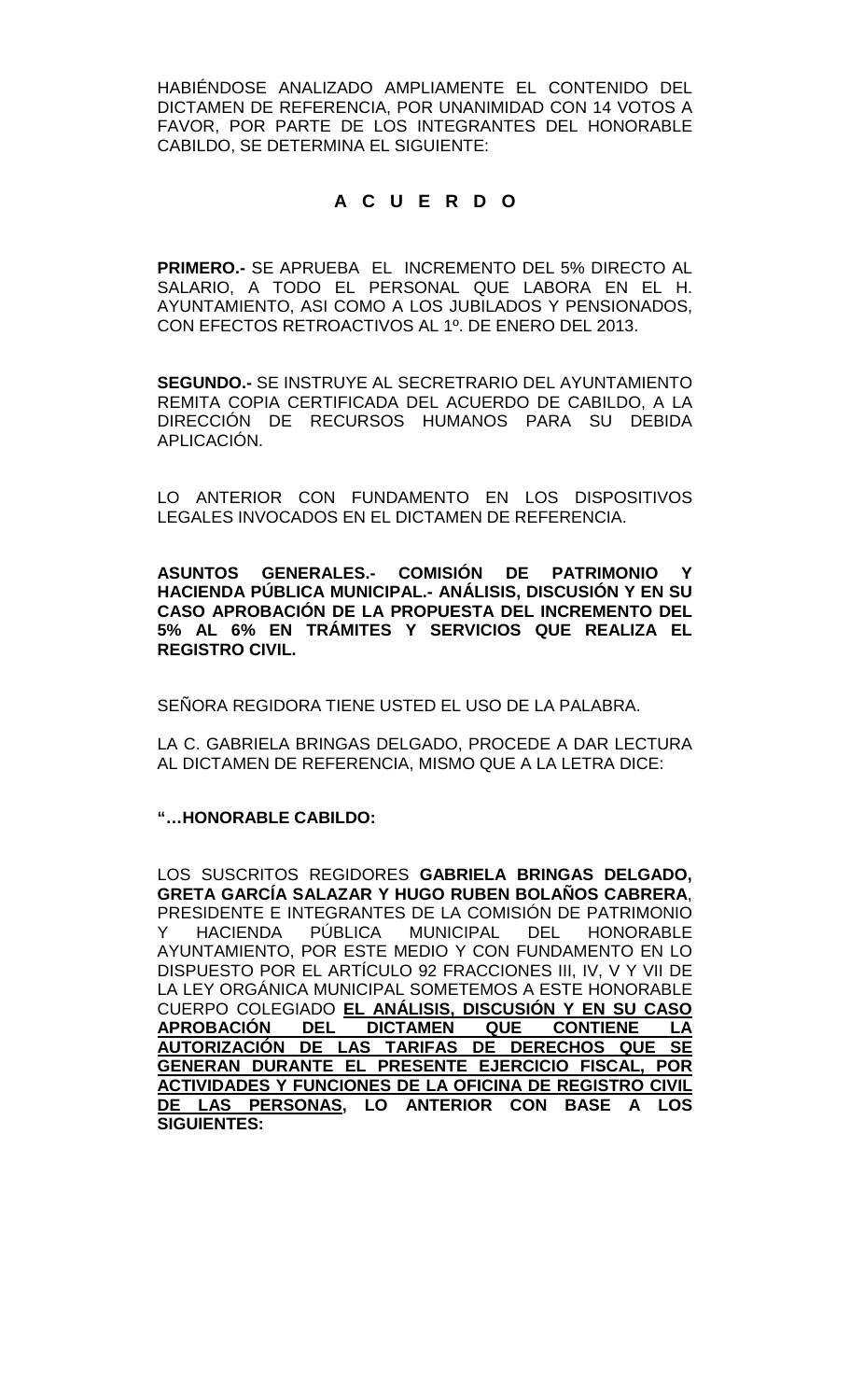**I.-** QUE EL PÁRRAFO PRIMERO DE LA FRACCIÓN II DEL ARTÍCULO 115 DE LA CONSTITUCIÓN POLÍTICA DE LOS ESTADOS UNIDOS MEXICANOS, DETERMINA QUE LOS AYUNTAMIENTOS TENDRÁN FACULTADES PARA APROBAR, DE ACUERDO CON LAS LEYES EN MATERIA MUNICIPAL QUE DEBERÁN EXPEDIR LAS LEGISLATURAS DE LOS ESTADOS, LOS BANDOS DE POLICÍA Y GOBIERNO, LOS REGLAMENTOS, CIRCULARES Y DISPOSICIONES ADMINISTRATIVAS DE OBSERVANCIA GENERAL DENTRO DE SUS<br>RESPECTIVAS JURISDICCIONES. QUE ORGANICEN LA RESPECTIVAS JURISDICCIONES, QUE ORGANICEN LA<br>ADMINISTRACIÓN PÚBLICA MUNICIPAL, REGULEN LAS ADMINISTRACIÓN PÚBLICA MUNICIPAL, REGULEN LAS<br>MATERIAS. PROCEDIMIENTOS. FUNCIONES Y SERVICIOS MATERIAS, PROCEDIMIENTOS, FUNCIONES Y SERVI<br>PÚBLICOS DE SU COMPETENCIA Y ASEGUREN PÚBLICOS DE SU COMPETENCIA Y ASEGUREN LA PARTICIPACIÓN CIUDADANA Y VECINAL; MISMA DISPOSICIÓN QUE ES TRASLADADA A LA FRACCIÓN III DEL ARTÍCULO 105 DE LA CONSTITUCIÓN POLÍTICA DEL ESTADO LIBRE Y SOBERANO DE PUEBLA;

**II.-** QUE EL ARTÍCULO 76 PRIMER PÁRRAFO DE LA LEY ORGÁNICA MUNICIPAL DETERMINA QUE EL AYUNTAMIENTO SESIONARÁ VÁLIDAMENTE CON LA ASISTENCIA DE LA MAYORÍA DE SUS MIEMBROS Y DEL SECRETARIO DEL AYUNTAMIENTO O LA PERSONA QUE LEGALMENTE LO SUSTITUYA;

**III.-** QUE EL ARTÍCULO 77 DE LA MISMA LEY EN CITA DETERMINA QUE LOS ACUERDOS DE LOS AYUNTAMIENTOS SE TOMARÁN POR MAYORÍA DE VOTOS DEL PRESIDENTE MUNICIPAL, REGIDORES Y SÍNDICO, Y EN CASO DE EMPATE, EL PRESIDENTE MUNICIPAL TENDRÁ VOTO DE CALIDAD;

**IV.-** QUE LA FRACCIÓN XVIII DEL ARTÍCULO 78 DE LA LEY ORGÁNICA MUNICIPAL DETERMINA EN SU PARTE CONDUCENTE QUE SON ATRIBUCIONES DE LOS AYUNTAMIENTOS EL DE PROMOVER CUANTO SE ESTIME CONVENIENTE PARA EL PROGRESO ECONÓMICO, SOCIAL Y CULTURAL DEL MUNICIPIO;

**V.-** QUE EN LAS FRACCIONES I, III, IV, V Y VII DEL ARTÍCULO 92 DE LA LEY INVOCADA EN EL CONSIDERANDO INMEDIATO<br>ANTERIOR, ESTABLECE QUE SON FACULTADES Y ANTERIOR, ESTABLECE QUE SON FACULTADES Y OBLIGACIONES DE LOS REGIDORES, EJERCER LA DEBIDA INSPECCIÓN Y VIGILANCIA, EN LOS RAMOS A SU CARGO; EJERCER LAS FACULTADES DE DELIBERACIÓN Y DECISIÓN DE LOS ASUNTOS QUE LE COMPETEN AL AYUNTAMIENTO; FORMAR PARTE DE LAS COMISIONES, PARA LAS QUE FUEREN DESIGNADOS POR EL AYUNTAMIENTO; DICTAMINAR E INFORMAR SOBRE LOS ASUNTOS QUE LES ENCOMIENDE EL AYUNTAMIENTO; Y FORMULAR AL AYUNTAMIENTO LAS PROPUESTAS DE ORDENAMIENTOS EN ASUNTOS MUNICIPALES, Y PROMOVER TODO LO QUE CREA CONVENIENTE AL BUEN SERVICIO PÚBLICO.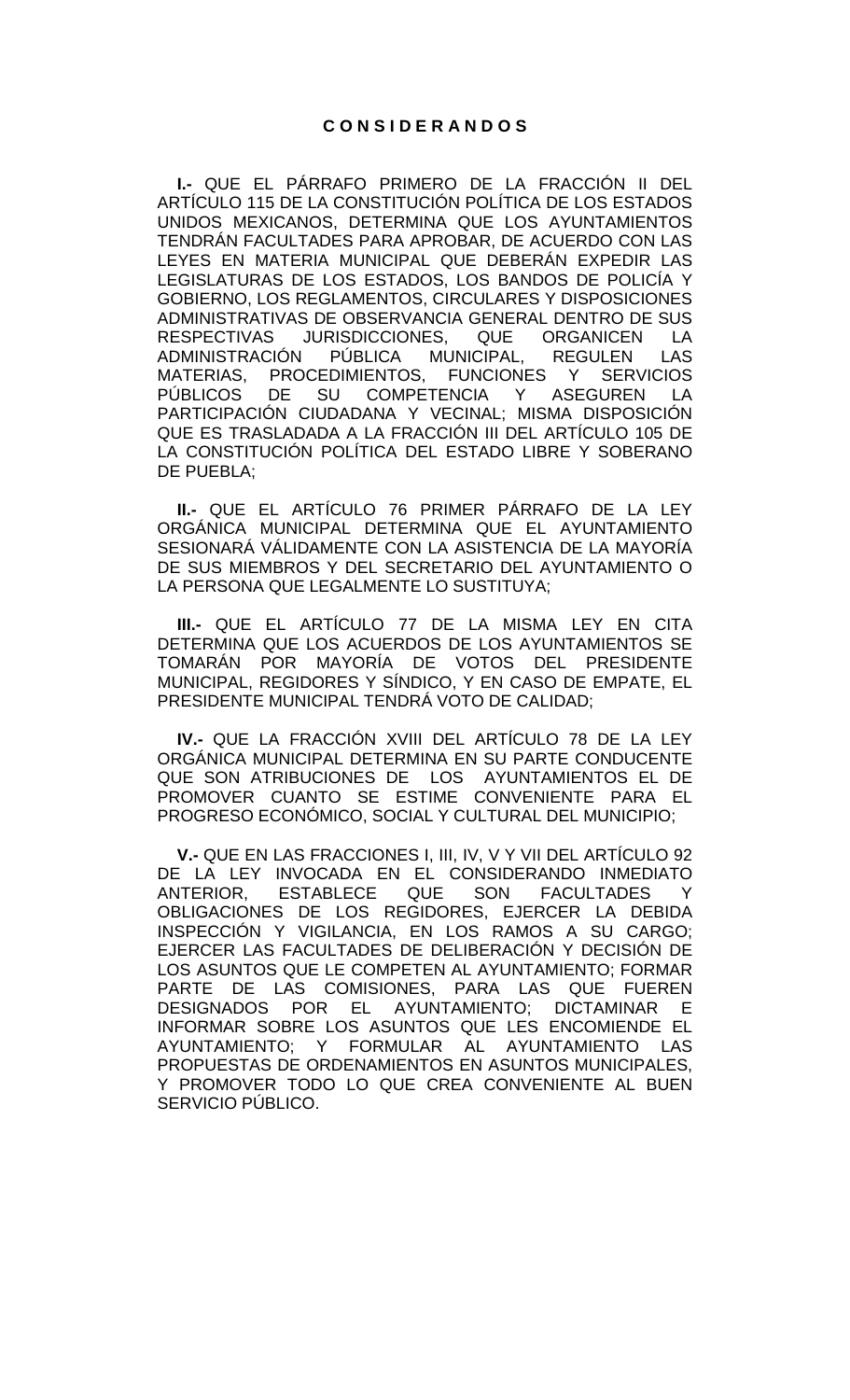**VI.-** QUE LA COMISIÓN DE PATRIMONIO Y HACIENDA PÚBLICA MUNICIPAL DE LA CUAL FORMAMOS PARTE ES UNA COMISIÓN PERMANENTE, TAL Y COMO LO ESTABLECE LA FRACCIÓN II DEL ARTÍCULO 96 DE LA LEY ORGÁNICA MUNICIPAL.

 **VII.-** QUE LOS ARTÍCULOS 140 Y 141 DE LA LEY ORGÁNICA MUNICIPAL ESTABLECEN QUE EL PATRIMONIO MUNICIPAL SE CONSTITUYE POR LA UNIVERSALIDAD DE LOS DERECHOS Y ACCIONES DE QUE ES TITULAR EL MUNICIPIO, LOS CUALES PUEDEN VALORARSE ECONÓMICAMENTE Y SE ENCUENTRAN DESTINADO A LA REALIZACIÓN DE SUS FINES; ASI MISMO, FORMAN PARTE DEL PATRIMONIO MUNICIPAL, LA HACIENDA PÚBLICA MUNICIPAL, ASÍ COMO AQUELLOS BIENES Y DERECHOS QUE POR CUALQUIER TÍTULO LE TRANSFIERAN AL MUNICIPIO, LA FEDERACIÓN, EL ESTADO, LOS PARTICULARES O CUALQUIER OTRO ORGANISMO PÚBLICO O PRIVADO.

 **VIII.-** DE IGUAL FORMA, LOS AYUNTAMIENTO, DE CONFORMIDAD CON LA LEY, ADMINISTRARÁN LIBREMENTE LA HACIENDA PÚBLICA MUNICIPAL Y DEBERÁN, DENTRO DE LOS LÍMITES LEGALES CORRESPONDIENTES Y DE ACUERDO CON EL PRESUPUESTO DE EGRESOS Y EL PLAN DE DESARROLLO<br>MUNICIPAL VIGENTES, ATENDER EFICAZMENTE LOS VIGENTES, ATENDER EFICAZMENTE LOS DIFERENTES RAMOS DE LA ADMINISTRACIÓN PÚBLICA MUNICIPAL, DE ACUERDO A LO PREVISTO EN LO ESTATUIDO POR EL DIVERSO 143 DE LA LEY ORGÁNICA MUNICIPAL.

 **IX.-** QUE ESTE HONORABLE AYUNTAMIENTO DE TEHUACÁN, PUEBLA DE CONFORMIDAD CON LAS PREVISIONES DE LA LEY ORGÁNICA MUNICIPAL, LA LEY DE INGRESOS DEL ESTADO DE PUEBLA PARA EL PRESENTE EJERCICIO FISCAL, EL CÓDIGO CIVIL DEL ESTADO LIBRE Y SOBERANO DE PUEBLA Y EL REGLAMENTO DEL REGISTRO CIVIL DE LAS PERSONAS PARA EL ESTADO, A TRAVÉS DE LA OFICINA CORRESPONDIENTE, LLEVA A CABO POR DELEGACIÓN DEL CIUDADANO PRESIDENTE MUNICIPAL, LAS FUNCIONES ADMINISTRATIVAS DEL REGISTRO DEL ESTADO CIVIL DE LAS PERSONAS EN EL ÁMBITO DE LA CABECERA MUNICIPAL, Y EN ESTE ORDEN DE IDEAS, DEBE DE GENERAR EL COBRO DE LOS DERECHOS QUE EL ARTÍCULO 15 DE LA LEY DE INGRESOS DEL ESTADO PARA EL PRESENTE EJERCICIO FISCAL ESTIPULA PARA ESTAS ACTIVIDADES Y<br>FUNCIONES, ADECUANDO ASIMISMO SU MONTO EN FUNCIONES, ADECUANDO ASIMISMO SU MONTO EN CONCORDANCIA CON LOS ÚLTIMOS PÁRRAFOS DEL MISMO ARTÍCULO EN CITA, DERIVADO DE LAS EROGACIONES EN PAPELERÍA, HORAS DE TRABAJO Y DEMÁS INSUMOS QUE A CARGO DEL PATRIMONIO MUNICIPAL LE GENERAN A UN TRASLADO EQUITATIVO A LA ESFERA IMPOSITIVA DE LOS CIUDADANOS SOLICITANTES DE DICHOS SERVICIOS; ACORDE A LAS NORMATIVAS RECTORAS DE LOS INGRESOS MUNICIPALES.

**X.-** QUE EL ARTÍCULO 1º DE LA LEY DE HACIENDA PARA EL MUNICIPIO DE TEHUACÁN, PUBLICADA EN EL PERIÓDICO OFICIAL DEL ESTADO CON FECHA 30DE DICIEMBRE DE 2005, DETERMINA QUE SE CONSIDERAN INGRESOS DEL MUNICIPIO, LAS PERCEPCIONES EN DINERO, EN ESPECIE O EN CUALQUIER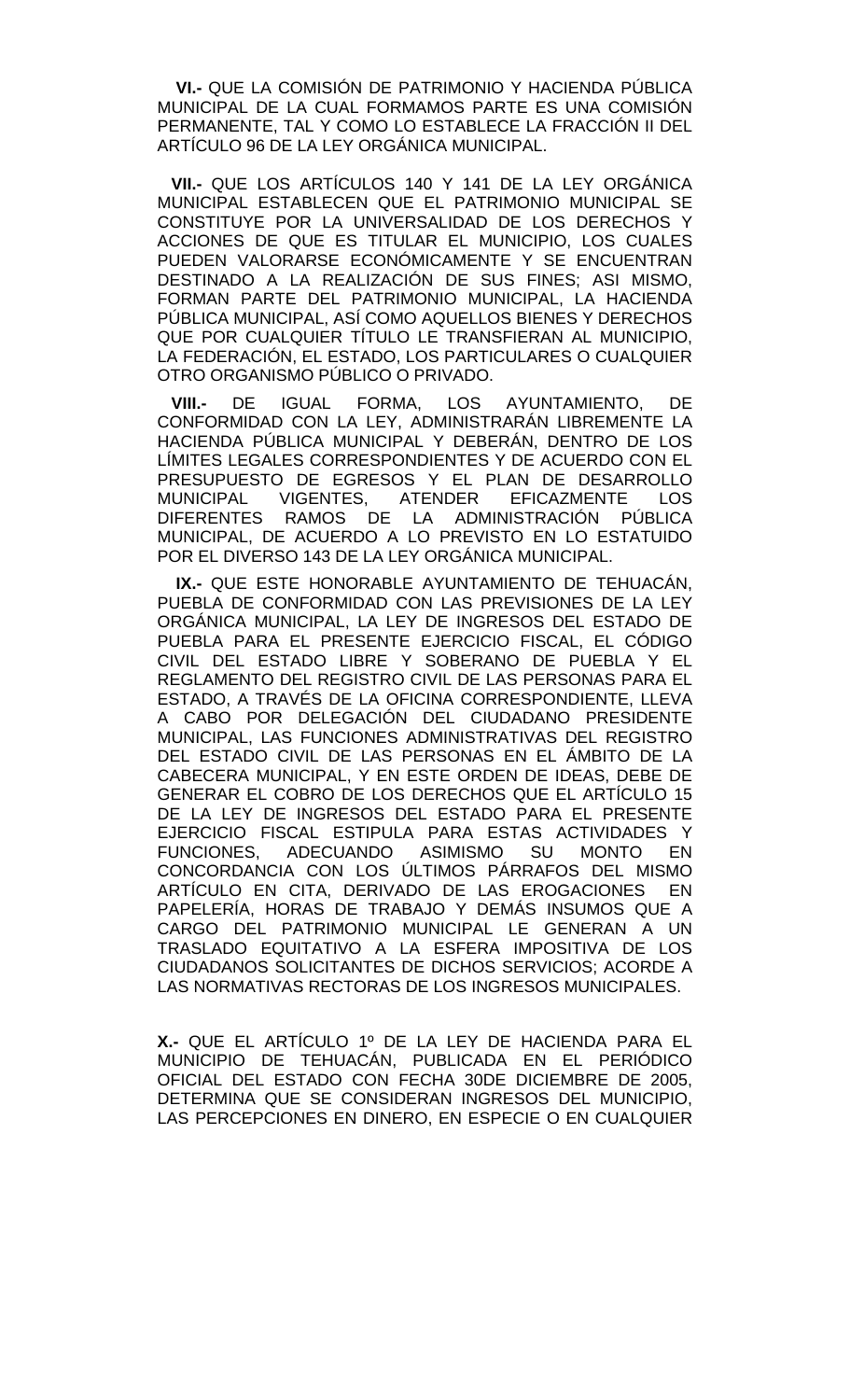OTRA FORMA, QUE INTEGRADOS AL ERARIO GUBERNAMENTAL SEAN DESTINADOS A CUBRIR LOS GASTOS PÚBLICOS; SIENDO QUE EL ARTÍCULO 2º DEL MISMO ORDENAMIENTO ESTABLECE QUE LOS INGRESOS QUE FORMAN PARTE DE LA HACIENDA MUNICIPAL SE CLASIFICAN EN CONTRIBUCIONES, PRODUCTOS, APROVECHAMIENTOS, PARTICIPACIONES, APORTACIONES, REASIGNACIONES Y DEMÁS INGRESOS QUE DETERMINEN LOS ORDENAMIENTOS FISCALES; LAS DONACIONES, LÉGADOS, HERENCIA Y REINTEGROS QUE SE HICIEREN EN SU FAVOR, ASÍ COMO CUALQUIER OTRO QUE INCREMENTEN EL ERARIO PUBLICO;

**XI.-** QUE DE CONFORMIDAD A LOS CONSIDERANDOS ANTERIORES DEL PRESENTE DICTAMEN, ES NECESARIO QUE EL HONORABLE CABILDO AUTORICE LAS TARIFAS DE DERECHOS QUE SE GENERAN DURANTE EL PRESENTE EJERCICIO FISCAL POR LAS ACTIVIDADES Y FUNCIONES DE LA OFICINA DEL REGISTRO DEL ESTADO CIVIL DE LAS PERSONAS , TOMANDO EN CUENTA Y ARMONIZANDO LAS TASAS DE INCREMENTOS QUE SE HA OBTENIDO EN LA PAPELERÍA OFICIAL EL CUAL HABRÍA QUE AJUSTAR AL COSTO QUE SE VIENEN CUBRIENDO LOS TRAMITES QUE OFRECE EL REGISTRO CIVIL DE ACUERDO AL PORCENTAJE DE INFLACIÓN CORRESPONDIENTE AL 5% SOBRE EL COSTO DEL EJERCICIO FISCAL ANTERIOR, LO CUAL SE AJUSTA A LA TABLA QUE SE ANEXA AL PRESENTE DICTAMEN.

POR LO EXPUESTO EN LOS CONSIDERANDOS QUE ANTECEDEN Y EN USO DE LAS FACULTADES CONFERIDAS SE PROPONE A CONSIDERACIÓN DE ESTE HONORABLE CUERPO COLEGIADO EL SIGUIENTE:

## **D I C T A M E N.**

**ÚNICO.-** SE AUTORICE POR EL HONORABLE CABILDO LAS TARIFAS DE DERECHOS QUE SE GENERARAN DURANTE EL PRESENTE EJERCICIO FISCAL 2013, POR LAS ACTIVIDADES Y FUNCIONES DE LA OFICINA MUNICIPAL DE REGISTRO CIVIL DE LAS PERSONAS, QUE HAN QUEDADO DESCRITAS EN LA TABLA ANEXA AL PRESENTE DICTAMEN.- ATENTAMENTE.- *"TEHUACAN COMPROMETIDOS CONTIGO".-* TEHUACÁN, PUEBLA, A 8 DE ENERO DEL 2013.- COMISIÓN DE PATRIMONIO Y HACIENDA PÚBLICA MUNICIPAL.- GABRIELA BRINGAS DELGADO.-<br>PRESIDENTE.- GRETA GARCÍA SALAZAR.- MIEMBRO PRESIDENTE.-INTEGRANTE.- HUGO RUBEN BOLAÑOS CABRERA.- MIEMBRO INTEGRANTE.- FIRMAS ILEGIBLES…"

SEÑOR PRESIDENTE MUNICIPAL, REGIDORES Y SINDICO MUNICIPAL, EN VOTACIÓN SE LES CONSULTA SI SE APRUEBA LA PROPUESTA PRESENTADA EN CUESTIÓN, LOS QUE ESTÉN POR LA AFIRMATIVA SÍRVANSE MANIFESTARLO LEVANTANDO LA MANO.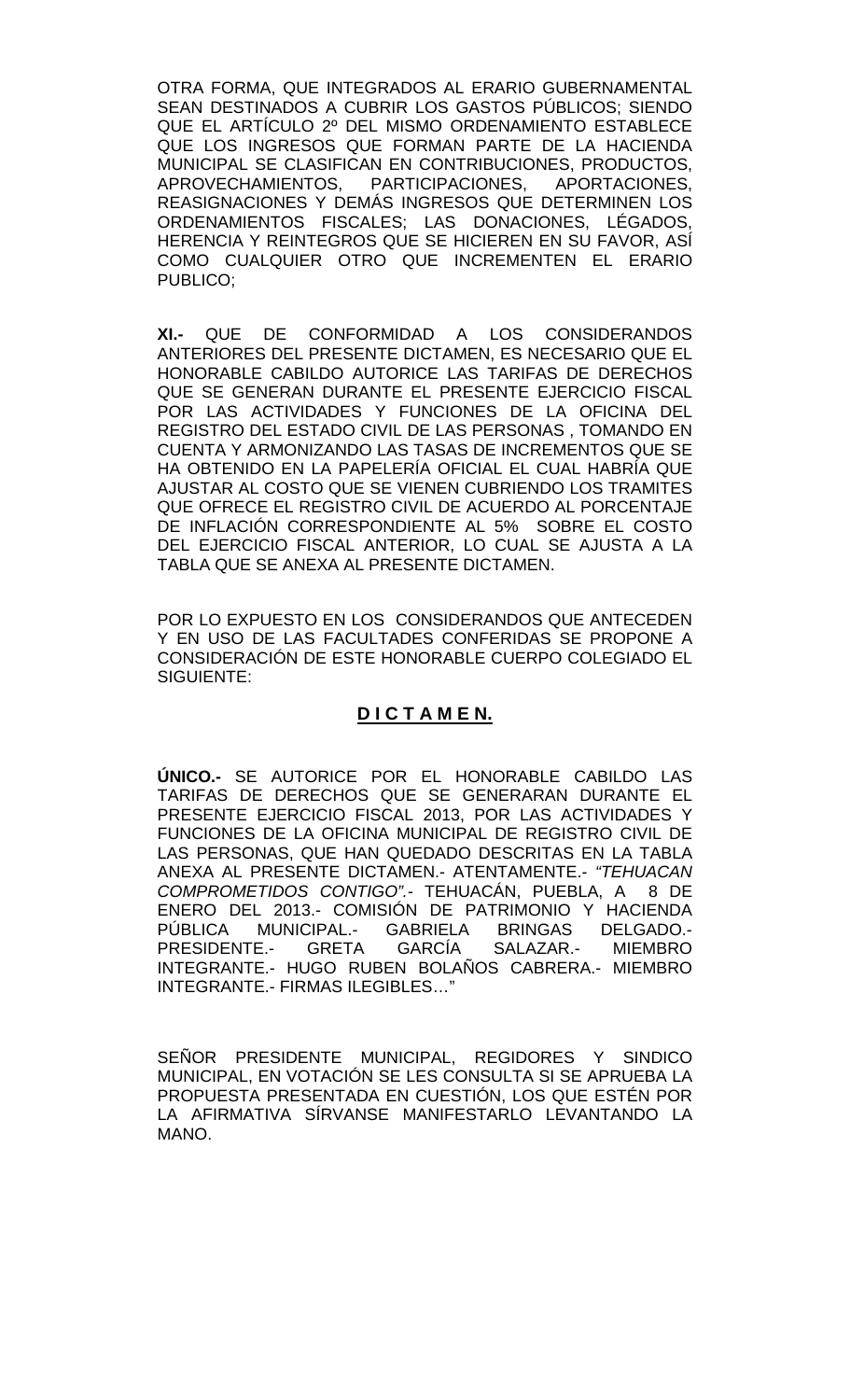HABIÉNDOSE ANALIZADO AMPLIAMENTE EL CONTENIDO DEL DICTAMEN DE REFERENCIA, POR UNANIMIDAD CON 14 VOTOS A FAVOR, POR PARTE DE LOS INTEGRANTES DEL HONORABLE CABILDO, SE DETERMINA EL SIGUIENTE:

# **A C U E R D O**

**ÚNICO.-** SE AUTORIZA POR EL HONORABLE CABILDO LAS TARIFAS DE DERECHOS QUE SE GENERARAN DURANTE EL PRESENTE EJERCICIO FISCAL 2013, POR LAS ACTIVIDADES Y FUNCIONES DE LA OFICINA MUNICIPAL DE REGISTRO CIVIL DE LAS PERSONAS, QUEDADO COMO A CONTINUACIÓN SE MENCIONA:

| <b>CONCEPTO</b>                               | PROPUESTA 2013 |
|-----------------------------------------------|----------------|
| <b>BUSQUEDAS DE 10 AÑOS</b>                   | \$189.00       |
| <b>BUSQUEDAS DE 3 AÑOS</b>                    | \$73.00        |
| <b>ANOTACION MARGINAL</b>                     | \$40.00        |
| CONSTANCIA DE SOLTERIA Y COTEJO               | \$81.00        |
| CONSTANCIA DE INEXISTENCIA                    | \$81.00        |
| EXTRACTO DE NACIMIENTO, MATRIMONIO, DEFUNCION | \$145.00       |
| <b>EXTRACTOS URGENTES</b>                     | \$285.00       |
| FOTOCOPIA PARA RECONOCIMIENTO DE HIJOS        | \$55.00        |
| FOTOCOPIA CERTIFICADA                         | \$58.00        |
| <b>HOJA ESPECIAL</b>                          | \$160.00       |
| REGISTRO DE DIVORCIO                          | \$271.00       |
| <b>DISPENSA DE PUBLICACIONES</b>              | \$89.00        |
| REGISTRO DE PRESENTACION MATRIMONIAL          | \$188.00       |
| REGISTRO DE MATRIMONIO DE LUNES A VIERNES EN  | \$222.00       |
| HORARIO DE OFICINA                            |                |
| REGISTRO DE MATRIMONIO A DOMICILI O DENTRO    | \$473.00       |
| DEL HORARIO DE OFICINA                        |                |
| REGISTRO DE MATRIMONIO A DOMICILIO FUERA      | \$583.00       |
| DEL HORARIO DE OFICINA                        |                |
| REGISTRO DE MATRIMONIO A DOMICILIO EN FIN DE  | \$1315.00      |
| <b>SEMANA</b>                                 |                |
| INCRIPCION DE MATRIMONIO EXTRANJERO           | \$488.00       |
| REGISTRO DE RECONOCIMIENTO DE HIJOS           | \$235.00       |
| REGISTRO DE NACIMIENTO DE 0 A 6 MESES         | \$182.00       |
| REGISTRO DE NACIMIENTO DE 6 A 11 MESES        | \$190.00       |
| REGISTRO DE NACIMIENTO DE 1 AÑO               | \$283.00       |
| REGISTRO DE NACIMIENTO DE 2 AÑOS              | \$321.00       |
| REGISTRO DE NACIMIENTO DE 3 AÑOS              | \$413.00       |
| REGISTRO DE NACIMIENTO DE 4 AÑOS              | \$452.00       |
| REGISTRO DE NACIMIENTO DE 5 AÑOS              | \$488.00       |
| REGISTRO DE NACIMIENTO DE 6 AÑOS              | \$582.00       |
| REGISTRO DE NACIMIENTO DE 7 AÑOS              | \$820.00       |
| REGISTRO DE NACIMIENTO DE 8 AÑOS              | \$859.00       |
| REGISTRO DE NACIMIENTO DE 9 AÑOS              | \$895.00       |
| REGISTRO DE NACIMIENTO DE 10 AÑOS             | \$988.00       |
| REGISTRO DE NACIMIENTO DE 11 AÑOS             | \$1,027.00     |
| REGISTRO DE NACIMIENTO DE 12 AÑOS             | \$1,064.00     |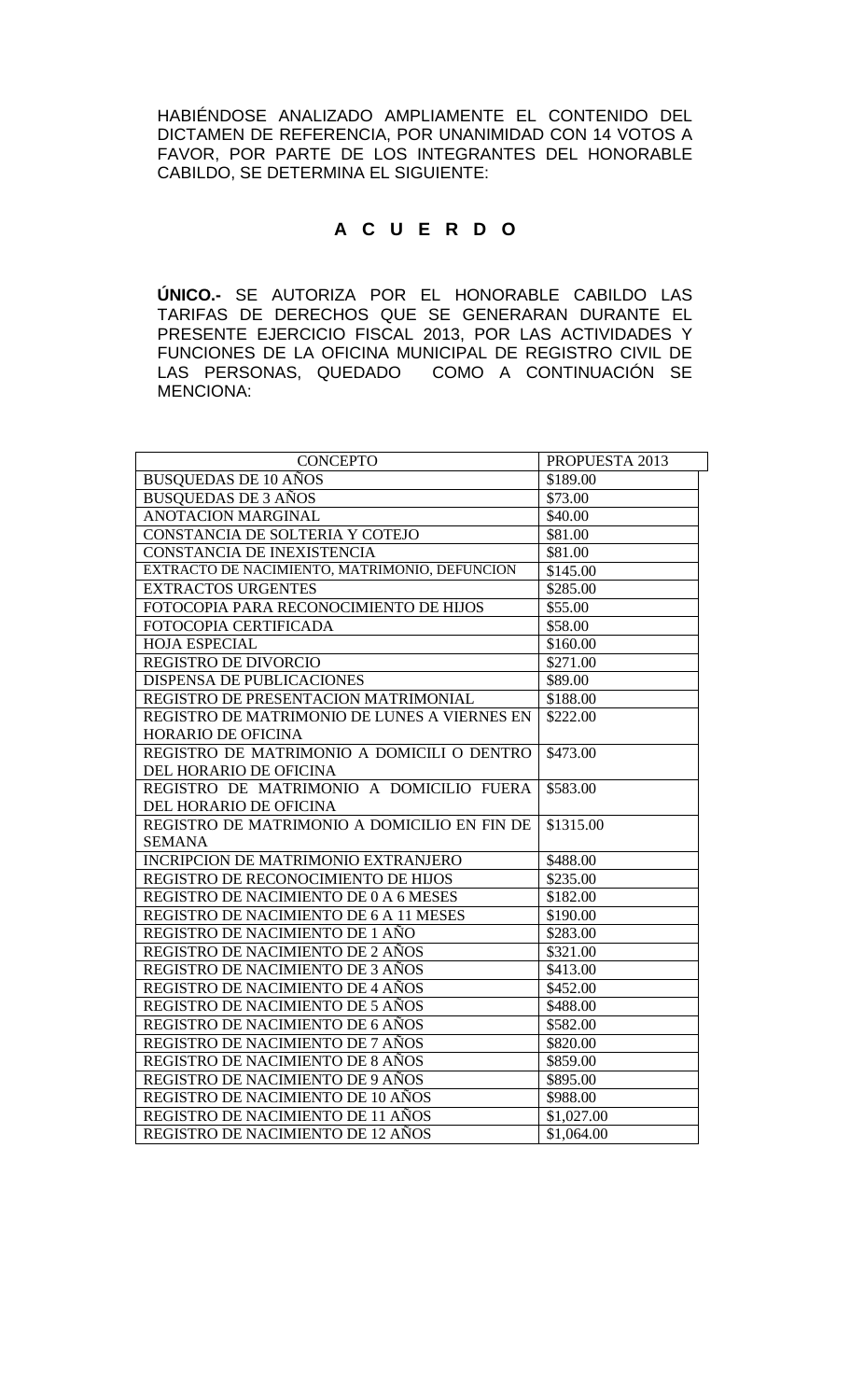| REGISTRO DE NACIMIENTO DE 13 AÑOS              | \$1,102.00 |
|------------------------------------------------|------------|
| REGISTRO DE NACIMIENTO DE 14 AÑOS              | \$1,138.20 |
| REGISTRO DE NACIMIENTO DE 15 AÑOS              | \$1,233.00 |
| REGISTRO DE NACIMIENTO DE 16 AÑOS              | \$1,268.00 |
| REGISTRO DE NACIMIENTO DE 17 AÑOS (HASTA UN    | \$1,360.00 |
| DIA ANTES DE CUMPLIR 18 AÑOS)                  |            |
| REGISTRO DE NACIMIENTO PARA PERSONAS           | \$462.00   |
| EXTRANJERAS (SOLO DERECHOS)                    |            |
| DOBLE DERECHO DE NACIONALIDAD                  | \$463.00   |
| REGISTRO EXTEMPORANEO DE NACIMIENTO (SI        | \$220.00   |
| <b>TRAE FORMATO)</b>                           |            |
| REGISTRO EXTREMPORANEO DE NACIMIENTO (SI NO    | \$405.00   |
| <b>TRAE FORMATO</b>                            |            |
| REGISTRO DE NACIMIENTO A DOMICILIO DENTRO      | \$541.00   |
| DEL TERMINO LEGAL                              |            |
| ORDEN DE INHUMACION                            | \$157.00   |
| ORDEN DE TRASLADO                              | \$157.00   |
| PERMISO DE TRASLADO DENTRO DEL ESTADO          | \$60.00    |
| PERMISO DE TRALADO FUERA DEL ESTADO            | \$135.00   |
| <b>REGISTRO DE DEFUNCION</b>                   | \$157.00   |
| <b>APERTURA DE FOSA</b>                        | \$155.00   |
| SOLO FORMATO REGISTRO DE NACIMIENTO            | \$121.00   |
| SOLO FORMATO DE RECONOCIMIENTO DE HIJOS        | \$121.00   |
| SOLO FORMATO DE REGISTRO DE MATRIMONIO         | \$105.00   |
| SOLO FORMATO DE REG. DE ORDEN DE TRASLADO      | \$105.00   |
| SOLO FORMATO DE REGISTRO<br><b>ORDEN</b><br>DE | \$105.00   |
| <b>INHUMACION</b>                              |            |
| SOLO FORMATO REGISTRO DE DIVORCIO              | \$100.00   |
| SOLO FORMATO REGISTRO DE DEFUNCION             | \$105.00   |
| SOLO FORMATO REGISTRO DE NACIMIENTO            | \$170.00   |
| <b>EXTEMPORANEO</b>                            |            |
| <b>SOLO FORMATO DE EXTRACTO</b>                | \$90.00    |
| SOLO FORMATO PRESENTACION MATRIMONIAL          | \$138.00   |

LO ANTERIOR CON FUNDAMENTO EN LOS DISPOSITIVOS LEGALES INVOCADOS EN EL DICTAMEN DE REFERENCIA.

### **ASUNTOS GENERALES.- SECRETARIA.- SE DA CUENTA AL CABILDO DE 3 RECURSOS DE INCONFORMIDAD PRESENTADOS POR LA C. DORA DEL CARMEN ADAME LEAL.**

### **EL C. DR. ORLANDO CUALLO CINTA, DA LECTURA A LOS DOCUMENTOS DE REFERENCIA, CON RELACION A:**

 OFICIO RECEPCIONADO EN LA SECRETARÍA DEL AYUNTAMIENTO, EL DIA 03 DE ENERO DEL 2013, REGISTRADO CON EL FOLIO 0042, MEDIANTE EL CUAL LA C. DORA DEL CARMEN ADAME LEAL, INTERPONE RECURSO INCONFORMIDAD, RESPECTO A LA RESOLUCIÓN DE FECHA 31 DE JULIO DEL AÑO 2012, RESPECTO AL PROCEDIMIENTO ADMINISTRATIVO DE CANCELACION DE PERMISO DE LA MESA MN-65, GIRADO POR EL C. GERARDO GONZÁLEZ RAMÍREZ,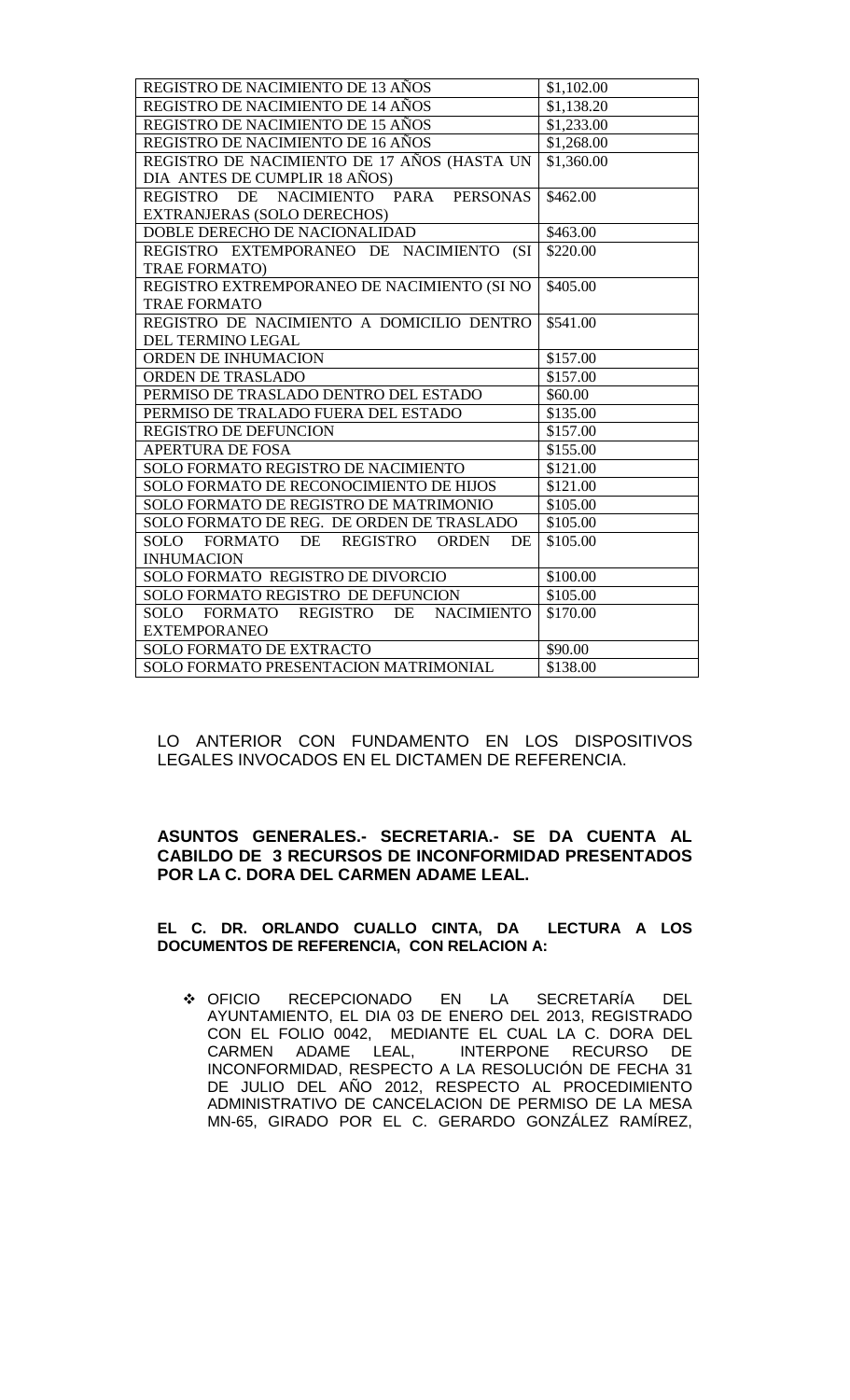DIRECTOR DE FOMENTO COMERCIAL Y ABASTO DEL HONORABLE AYUNAMIENTO DE TEHUACAN, PUE.

- OFICIO RECEPCIONADO EN LA SECRETARÍA DEL AYUNTAMIENTO, EL DIA 03 DE ENERO DEL 2013, REGISTRADO CON EL FOLIO 0043, MEDIANTE EL CUAL LA C. DORA DEL LEAL, INTERPONE INCONFORMIDAD, RESPECTO A LA RESOLUCIÓN DE FECHA 28 DE SEPTIEMBRE DEL AÑO 2012, RESPECTO AL PROCEDIMIENTO ADMINISTRATIVO DE CANCELACION DE PERMISO DE LA MESA MN-65, GIRADO POR EL C. GERARDO GONZALEZ RAMIREZ, DIRECTOR DE FOMENTO COMERCIAL Y ABASTO DEL HONORABLE AYUNAMIENTO DE TEHUACAN, PUE.
- OFICIO RECEPCIONADO EN LA SECRETARÍA DEL AYUNTAMIENTO, EL DIA 07 DE ENERO DEL 2013, REGISTRADO CON EL FOLIO 0074, MEDIANTE EL CUAL LA C. DORA DEL CARMEN ADAME LEAL, INTERPONE RECURSO DE INCONFORMIDAD, RESPECTO A LA RESOLUCIÓN DE FECHA 26 DE NOVIEMBRE DEL AÑO 2012, RESPECTO AL PROCEDIMIENTO ADMINISTRATIVO DE CANCELACION DE PERMISO DE LA MESA MN-65, GIRADO POR EL C. ING. JULIAN BERISTAÍN SÁNCHEZ, DIRECTOR DE FOMENTO COMERCIAL Y ABASTO DEL HONORABLE AYUNAMIENTO DE TEHUACAN, PUE.

LO ANTERIOR CON EL PROPOSITO DE QUE LOS INTEGRANTES DEL HONORABLE CABILDO, DETERMINEN QUE DEPENDENCIA<br>DEBERÁ SUBSTANCIAR EL PROCEDIMIENTO HASTA SU SUBSTANCIAR EL PROCEDIMIENTO HASTA SU CONCLUSIÓN A FIN DE QUE SEA PRESENTADA LA RESOLUCIÓN CORRESPONDIENTE EN UN PRÓXIMO CABILDO.

SEÑOR PRESIDENTE MUNICIPAL, REGIDORES Y SINDICO MUNICIPAL, EN VOTACIÓN SE LES CONSULTA SI SE APRUEBA LA PROPUESTA PRESENTADA EN CUESTIÓN, LOS QUE ESTÉN POR LA AFIRMATIVA SÍRVANSE MANIFESTARLO LEVANTANDO LA MANO.

HABIÉNDOSE ANALIZADO AMPLIAMENTE EL CONTENIDO DEL DICTAMEN DE REFERENCIA, POR UNANIMIDAD CON 14 VOTOS A FAVOR, POR PARTE DE LOS INTEGRANTES DEL HONORABLE CABILDO, SE DETERMINA EL SIGUIENTE:

## **A C U E R D O**

**ÚNICO.**- SE INSTRUYE AL SECRETARIO DEL AYUNTAMIENTO, REMITA DICHOS RECURSOS DE INCONFORMIDAD A LA COMISIÓN DE INDUSTRIA, COMERCIO, AGRICULTURA Y GANADERÍA PARA QUE CON APOYO DE LA SINDICATURA Y LA DIRECCIÓN DE ASUNTOS JURÍDICOS SUBSTANCIE EL PROCEDIMIENTO HASTA SU CONCLUSIÓN A FIN DE QUE SEA PRESENTADA LA RESOLUCIÓN CORRESPONDIENTE EN UN PRÓXIMO CABILDO.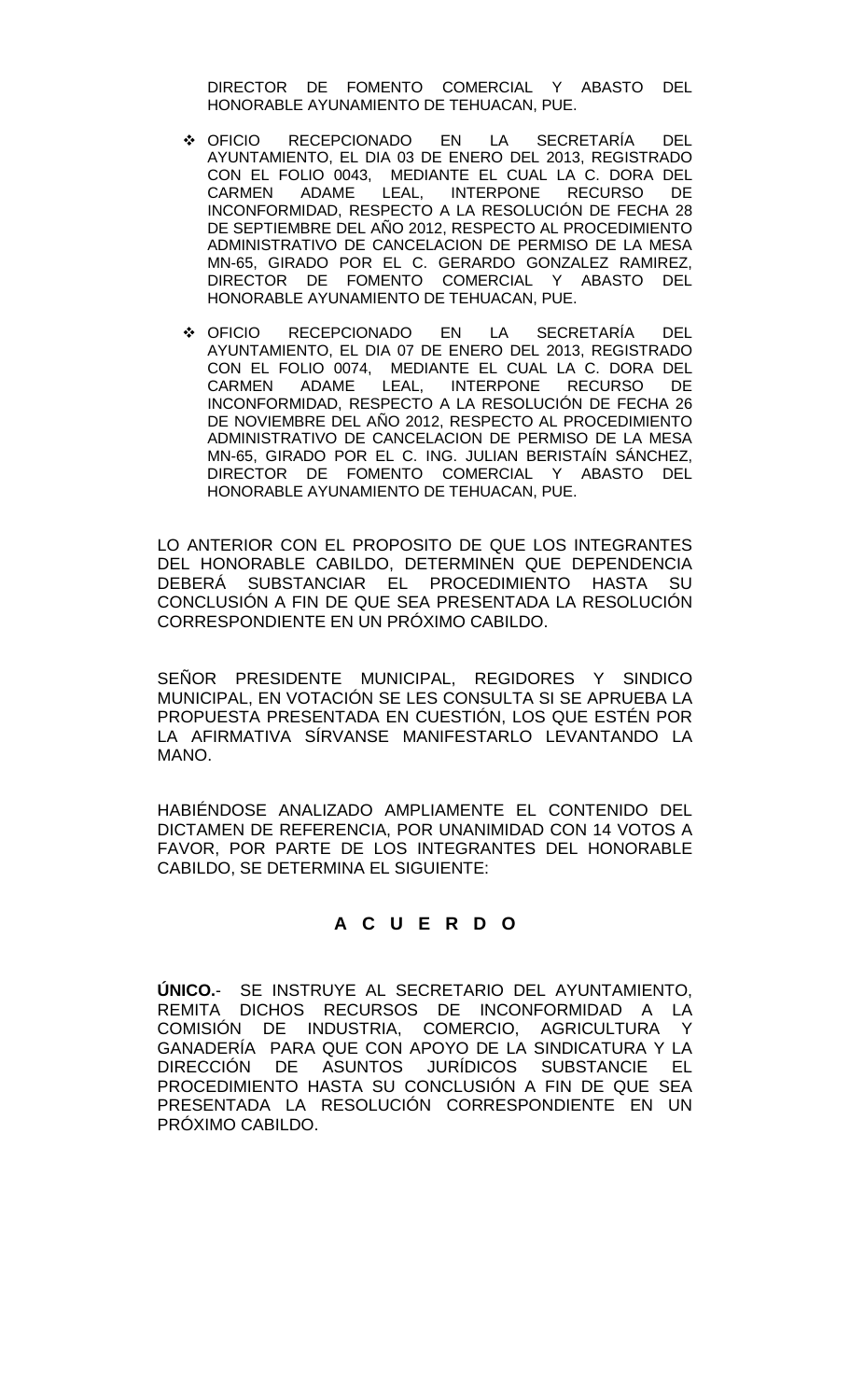NO HABIÉNDO ASUNTO QUE TRATAR SE DA POR TERMINADA LA PRESENTE SESIÓN DE CABILDO, SIENDO LAS SIETE HORAS CON TREINTA Y CINCO MINUTOS DEL DÍA CATORCE DE ENERO DEL AÑO DOS MIL TRECE, PROCEDIENDOSE A LEVANTAR LA PRESENTE ACTA QUE FIRMAN LOS QUE EN ELLA INTERVINIERON.- DOY FE.----------------------------------------------------------

# **SECRETARIO DEL H. AYUNTAMIENTO**

## **C. JOSÉ ORLANDO CUALLO CINTA.**

**C. ELISEO LEZAMA PRIETO \_\_\_\_\_\_\_\_\_\_\_\_\_\_\_\_\_\_\_\_\_\_ C. HUGO RUBEN BOLAÑOS CABRERA \_\_\_\_\_\_\_\_\_\_\_\_\_\_\_\_\_\_\_\_\_\_ C. GABRIELA BRINGAS DELGADO \_\_\_\_\_\_\_\_\_\_\_\_\_\_\_\_\_\_\_\_\_\_ C. CARLOS ARENAS GUTIERREZ \_\_\_\_\_\_\_\_\_\_\_\_\_\_\_\_\_\_\_\_\_\_ C. GRETA GARCIA SALAZAR \_\_\_\_\_\_\_\_\_\_\_\_\_\_\_\_\_\_\_\_\_\_ C. CLOTILDE EFREN JUVENCIO PASTRANA \_\_\_\_\_\_\_\_\_\_\_\_\_\_\_\_\_\_\_\_\_\_ C. MANUEL MARCELINO JIMENEZ LOPEZ \_\_\_\_\_\_\_\_\_\_\_\_\_\_\_\_\_\_\_\_\_\_**

**C. LAURA DEL ROSARIO WUOTTO DIAZ CEBALLOS**

**\_\_\_\_\_\_\_\_\_\_\_\_\_\_\_\_\_\_\_\_\_\_**